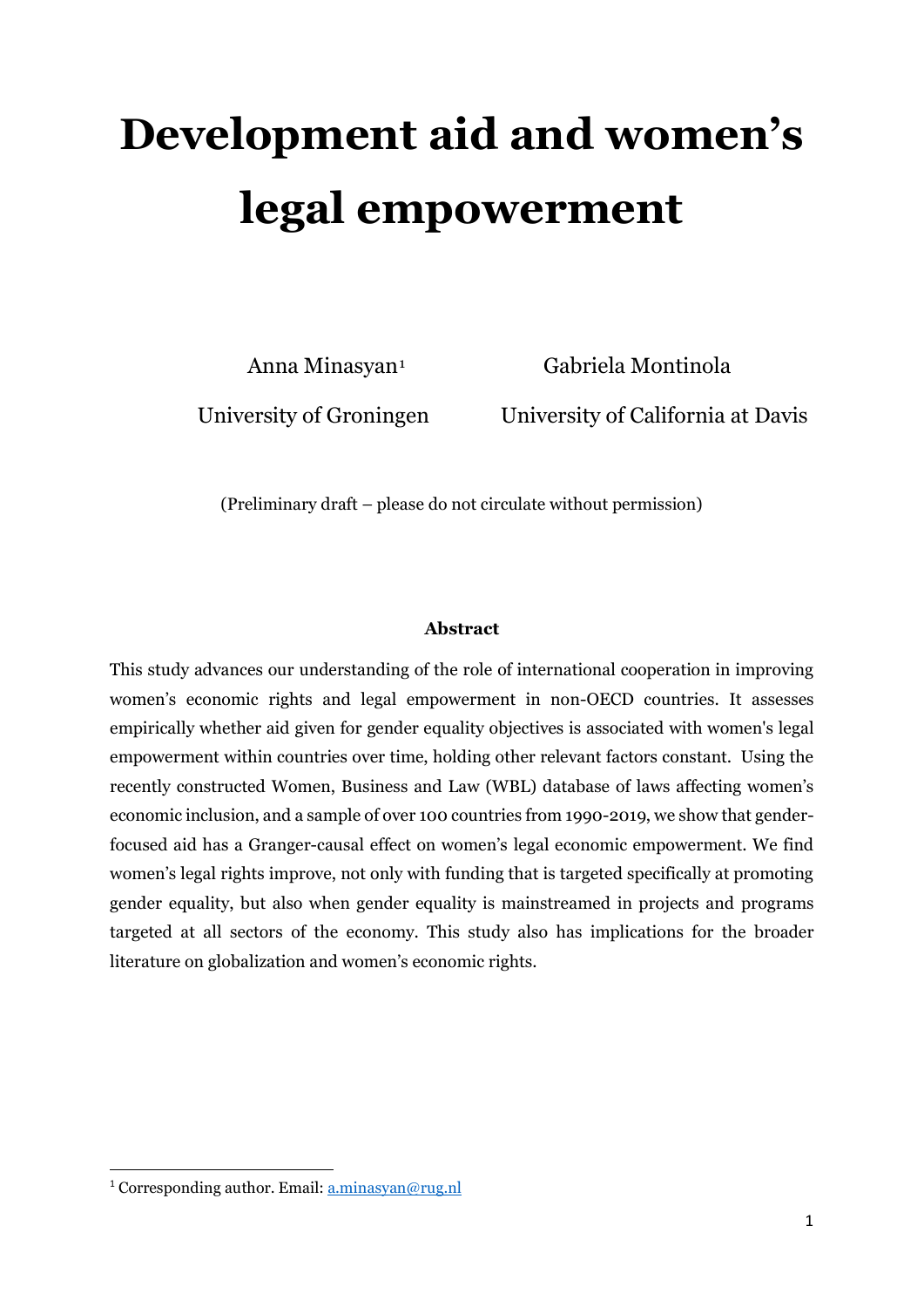## **Introduction**

Gender equality first emerged as a priority of the international community during the United Nations World Conference on Women in 1975, which was followed by the Beijing Declaration and Platform of Action in 1995. Since then UN member states have reaffirmed their commitment to eliminating gender gaps with the adoption of the Millennium Development Goals in 2000, and the Sustainable Development Goals in 2015. Empowering women where gender gaps exist is considered an effective means to achieving other development goals (e.g. Klasen, 2020, Kabeer and Natali 2013, Duflo, 2012, World Bank 2011, Sen, 1989). Accordingly, many bilateral and multilateral donors have been funding projects targeted specifically at empowering women as well as incorporating the objective of gender equality in other aid projects and programs—a strategy often referred to as gender mainstreaming (UN, 2002).

Does gender-focused aid promote gender equality? The bulk of research on the relationship between foreign aid and gender performance focuses on whether the latter influences donors' allocation of aid. These studies investigate whether donors provide aid to help reduce gender gaps or to reward developing countries for promoting gender equality (e.g., Dreher, Gehring and Klasen 2015, Hicks and Maldonado 2020, Okundaye and Breuning 2021). In line with the idea that donors reward countries that reduce gender gaps with more foreign aid, other studies argue that aid-dependent countries adopt quotas to promote women's representation in legislatures as a means to ensure continuing aid flows (Bush 2011, Edgell 2017). In general, previous research does not consider whether funding aid interventions with a gender focus advances the legal status of women and girls.<sup>[2](#page-1-0)</sup>

Using the World Bank's recently constructed Women, Business and Law (WBL) database of regulations and laws affecting women's economic inclusion, and a sample of up to 117 countries from 1990-2019, we show that gender-focused aid has a Granger-causal effect on women's legal economic rights. We find these rights improve, not only when funding is targeted specifically at promoting gender equality, but also when gender equality is mainstreamed in projects and programs undertaken for other purposes. We find no evidence that countries that reduce legal discrimination against women receive more gender-focused aid in subsequent years, suggesting that if recipient governments are reforming to attract more aid, they are not being rewarded with additional aid.

<span id="page-1-0"></span><sup>&</sup>lt;sup>2</sup> With the exception of Edgell (2017), whose work is noted below and Beath, Christia and Enikopolov (2013) who provide evidence from a field experiment in Afghanistan on positive effect of aid on women empowerment.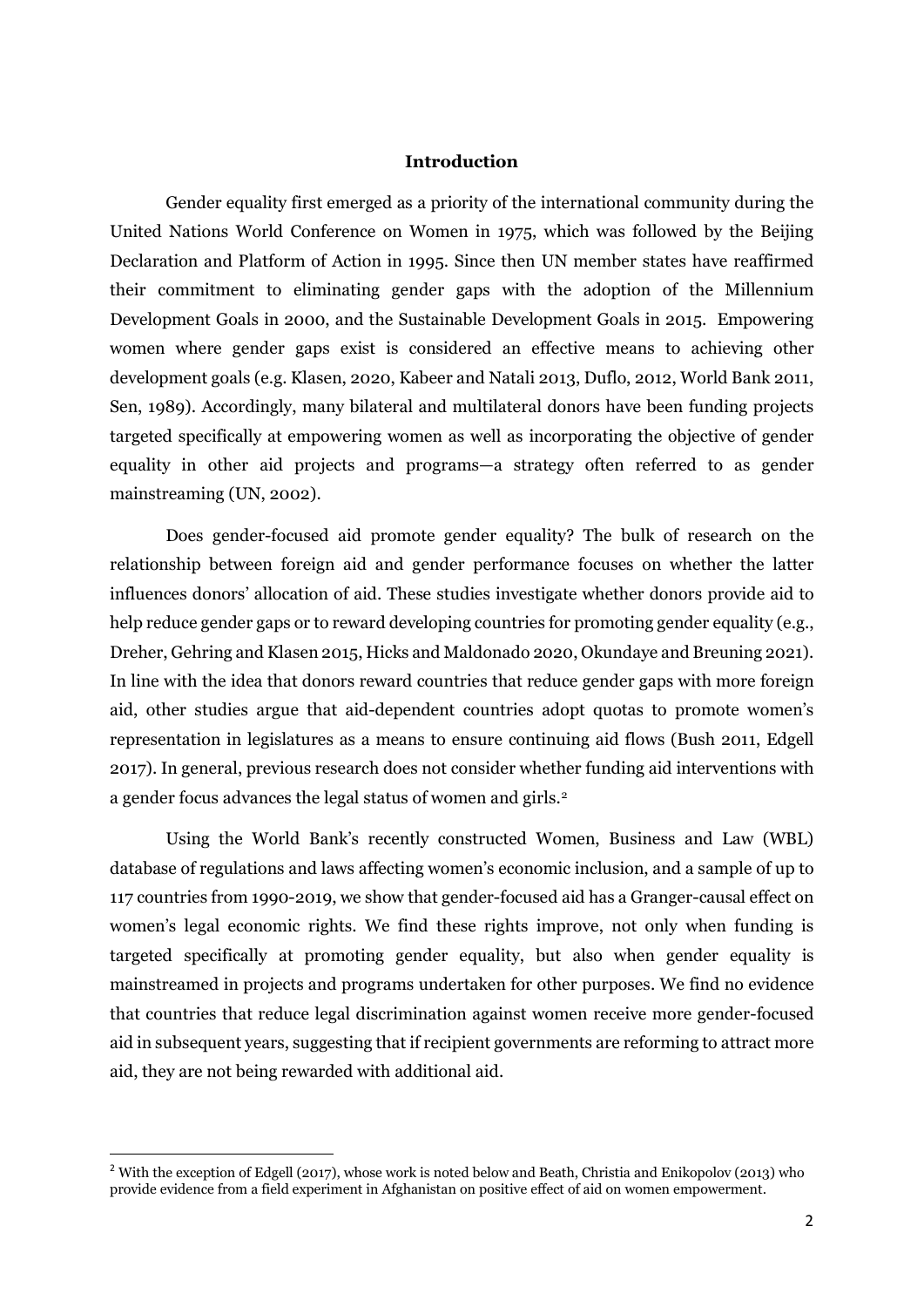These estimation results of panel fixed effects model augmented with recipient-specific linear time trend show that the share of gender aid in overall aid received by a country is positively associated with women's legal empowerment. The share of gender aid has a Grangercausal effect on women's legal empowerment as first and second lagged values show positive and strong statistically significant relationship while there is no statistically significant relationship in the case of lead values. The coefficient on the lagged share of aid from the most preferred specification shows that on average, for a gender-focused aid to generate a change in one law within a country, it should see an increase by 20 percentage points. Given that the average share of gender-focused assistance received by a country is 12 percent, a change in one law would require an increase to 32 percent. Several countries have received such large amounts of gender-focus aid. For example, Algeria, Bangladesh, Nepal, Rwanda, Zimbabwe, and many small islands have received more than 30 percent of gender-focused aid as part of overall aid more than 10 times in the 1990-2019 period.

Majority of studies that examine whether gender-focused aid is effective in reducing gender inequality consist of specific project evaluations by donor agencies. Syntheses of these evaluations indicate that the results of projects are mixed.[3](#page-2-0) Macro-level studies are few in number and concentrate on political empowerment. Edgell (2017) examines the impact of gender-focused aid commitments on the adoption of gender quotas. Baliamoune-Lutz (2016) examines the impact of aid on the share of women in legislative office as well as gender quotas, however, her sample is restricted to countries in the Middle East and North Africa.

We build on this research in three ways. First, we focus on women's legal empowerment in the economic sphere, in large part because women's economic inclusion is crucial to increasing productivity and development, the explicitly stated goal of donors' official development assistance (OECD 2010; 2014). Second, we consider the effect not only of aid provided for projects whose principal goal is gender equality but include the broader class of aid projects in which gender equality has been mainstreamed. We argue that including a gender perspective in projects targeted toward different sectors of the economy can have a wider impact on women's rights. Finally, we perform a more comprehensive analysis than previous studies in an attempt to establish that financing projects with a gender perspective indeed works to improve women's economic rights and legal empowerment

Our work builds on the literature on the sectoral analysis of aid effectiveness, which has focused mainly on aid for education, health and trade (Dreher, Nunnenkamp, Thiele 2008; Mishra and Newhouse 2009; d'Aiglepierre and Wagner 2013; Jones and Tarp, 2016; Temple and Van de Sijpe 2017; Doucouliagos, Hennessy, Mallick 2021). Our results show that

 $\overline{a}$ 

<span id="page-2-0"></span><sup>3</sup> See, for example, the studies discussed in various synthesis reports (Domingo et al. 2012, Garcia, Skinner and Pennarz 2017, Risby and Keller 2012)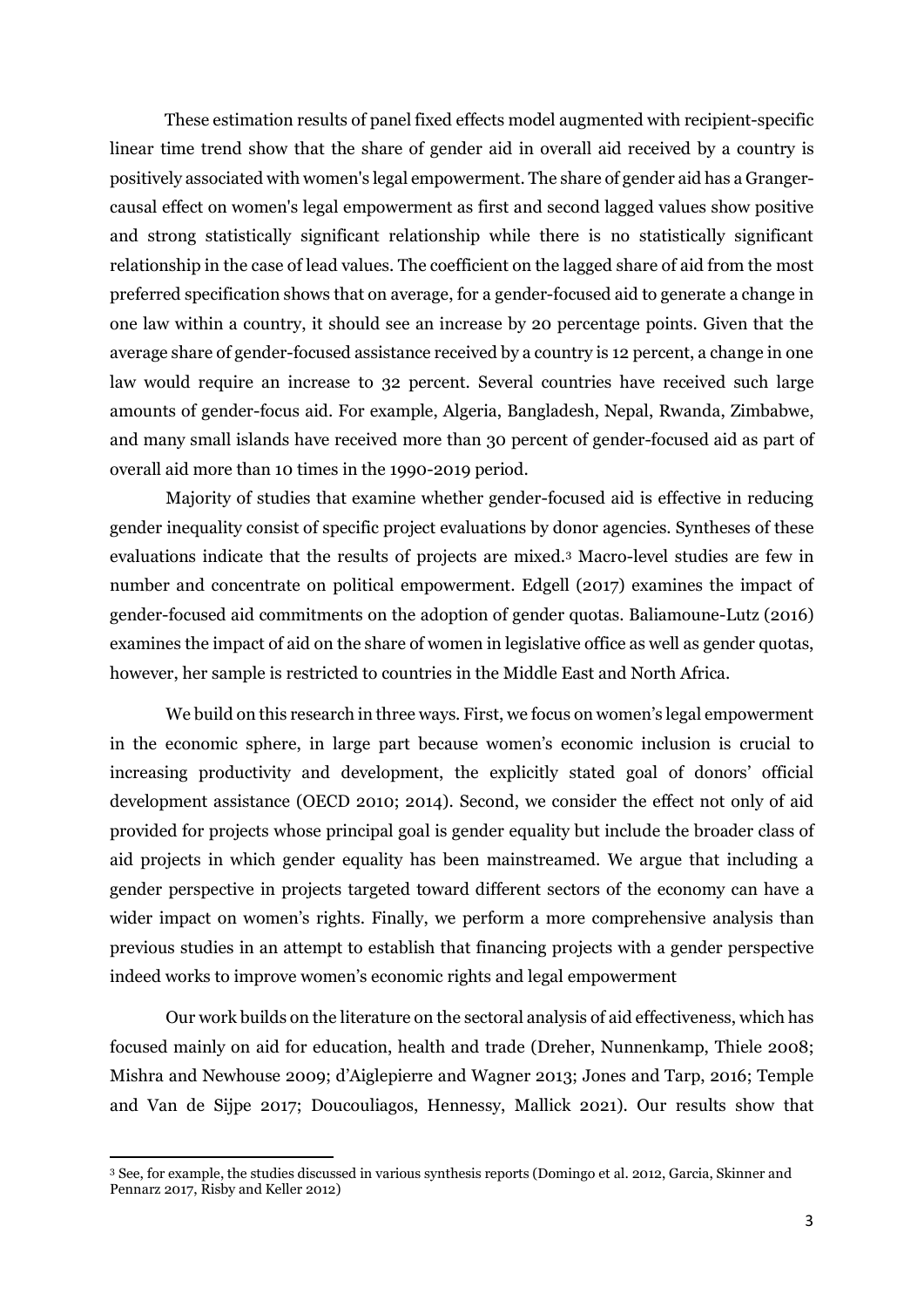providing aid for gender equality is effective at least in promoting women's legal rights. Also, noteworthy, we show that although the strategy of gender mainstreaming has been much criticized since its inception (Caglar 2013, Rao and Kelleher 2005), foreign aid projects in which gender equality has been mainstreamed do appear to be associated with positive changes for women in the legal landscape. Taken together with results from other studies on sectoral aid, our work suggests that targeting aid for specific purposes can be effective. Sectoral analysis can help reconcile the mixed results found in studies that focus on aggregate aid and development.[4](#page-3-0)

This study also contributes to the broader literature on the determinants of women's economic rights, which has tended to focus on domestic forces, such as technological, cultural and other changes associated with development, or international forces, such as transnational advocacy and globalization of trade and investment. This literature has so far ignored the impact of foreign aid. Given the increasing amount of aid targeted toward gender equality and women's empowerment, we suggest that studies on women's economic rights would benefit from consideration of foreign aid as well.

#### **Perspectives on Women's Legal Rights**

Attention to women's legal rights has been increasing since the adoption of the United Nations Convention on the Elimination of All Forms of Discrimination Against Women (CEDAW) in 1979. A growing number of studies have been highlighting the benefits to societies as a whole from the promotion of women's rights (e.g., World Bank 2011, Doepke, Tertilt and Voena 2012). Thus, it comes as no surprise that the international community has developed two successive action plans that list gender equality among its goals, the Millennium Development Goals adopted in 2000 and the Sustainable Development Goals espoused in 2015. Yet, while some countries have made great strides in promoting women's rights, others continue to lag.

What explains variation in women's rights across countries and overtime? Current theories attribute the nature of women's rights to domestic or international factors. Among domestic factors, one condition often invoked is culture. As Norris and Inglehart (2004) argue, for example, different religious traditions display certain ideas about gender, and these longstanding traditions have an enduring impact on contemporary values of men and women, which are then institutionalized in policy and laws. This explanation generally depicts culture

<span id="page-3-0"></span><sup>&</sup>lt;sup>4</sup> See, for example, reviews of the literature on the effects of aggregate development aid on growth (Doucouliagos and Paldam 2009, Mekasha and Tarp 2013).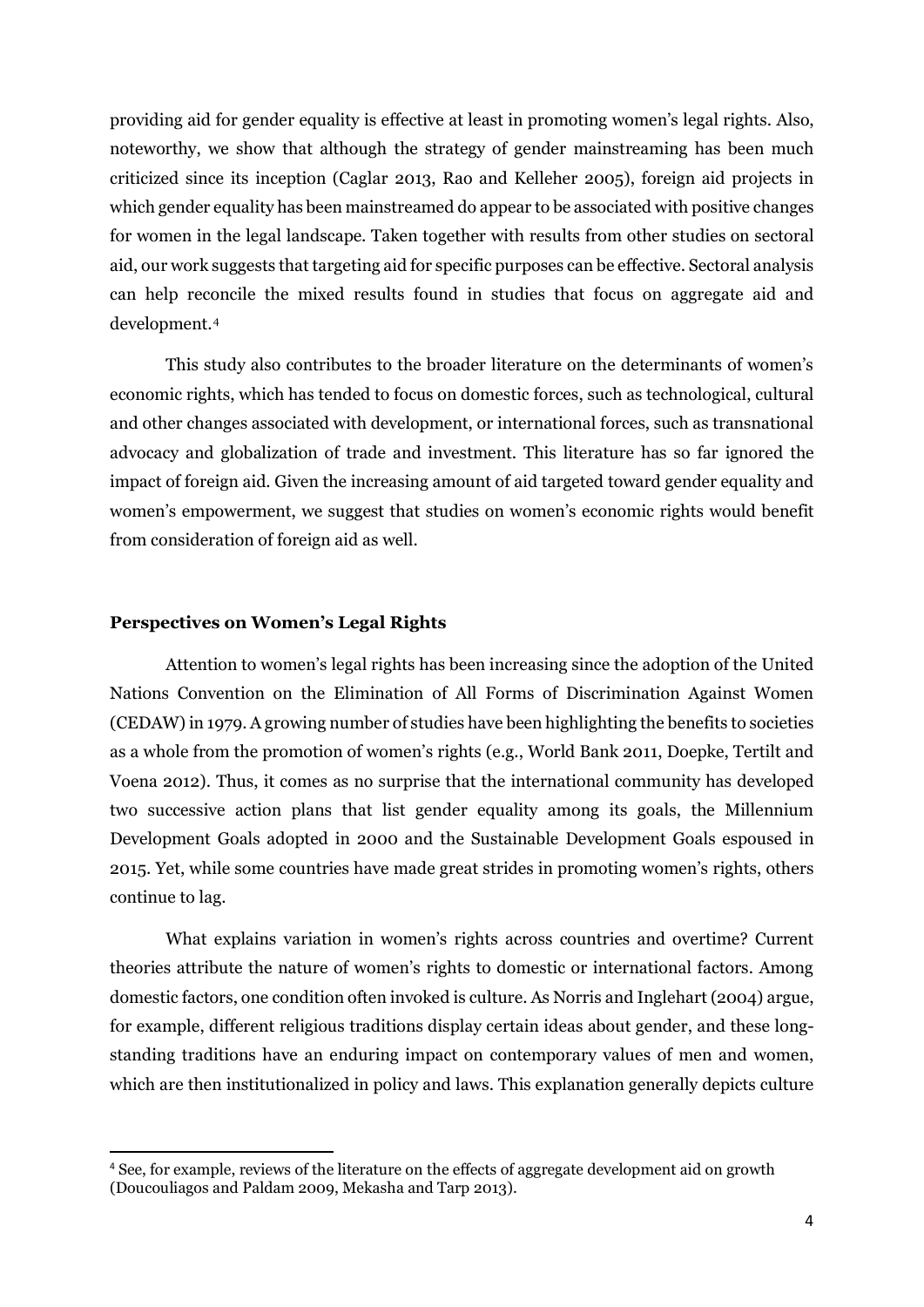as inhibiting improvements in women's rights. It leaves open the question of why ideas about gender roles change, and how women have gained significant legal rights in many societies.

Doepke, Tertilt and Voena (2012) suggest that cultural change is underpinned by economic change. They advance a theory, claiming that technological change can alter men's attitudes towards women such that the former, who initially have all legal power, agree to endow the latter with economic rights. The theory assumes that men's utility is in part derived from the number and well-being of their descendants. The theory implies that if technological change increases return to education, a man would care greatly not only about the education of sons, but also the education of daughters, who would then have higher bargaining power vis-à-vis their husbands, and ensure higher investment in education for the man's grandchildren, both male and female. With higher education, in addition to more decisionmaking power in the household, women would have opportunities to enter the labor market, where they would be exposed to new ideas and have greater prospects for political mobilization and further advancement of their rights (Banaszak and Leighley 1991, Cherif 2010). In this way, technological change that increases the demand for human capital promotes women's rights.

In addition to the above domestic conditions, scholars have also attributed changes in women's rights around the world to the diffusion of international norms through transnational advocacy groups, international law and international institutions. As Keck and Sikkink (1998) argue, international and transnational actors act as norm entrepreneurs, lobbying states to adopt norms and conventions following their preferences. The driving forces behind this argument are ideas and persuasion. New gender norms must resonate with key audiences, who can persuade a sufficient number of actors such that a tipping point is reached, and the new norms are eventually institutionalized and internalized by the majority (Finnemore and Sikkink 1998). In terms of women's rights, the United Nations and various women's INGOs could be viewed as norm entrepreneurs, and the ratification of the CEDAW Convention as the cascading of gender equality norms around the world, leading to the institutionalization of women's rights within countries.

Finally, globalization in trade and foreign direct investment are international forces that have also been invoked as affecting women's rights, although there has been debate over the direction of this effect. As Neumayer and De Soysa (2011) point out, globalization critics see trade and foreign direct investment (FDI) links as leading to lower labor standards due to the profit motives of mobile global capital. It is assumed that lower standards would make countries more attractive to trade partners and multinational corporations. Enhancing women's economic and social rights would exacerbate this "race to the bottom" effect by adding to production costs, providing incentives for developing countries to avoid reforms. Advocates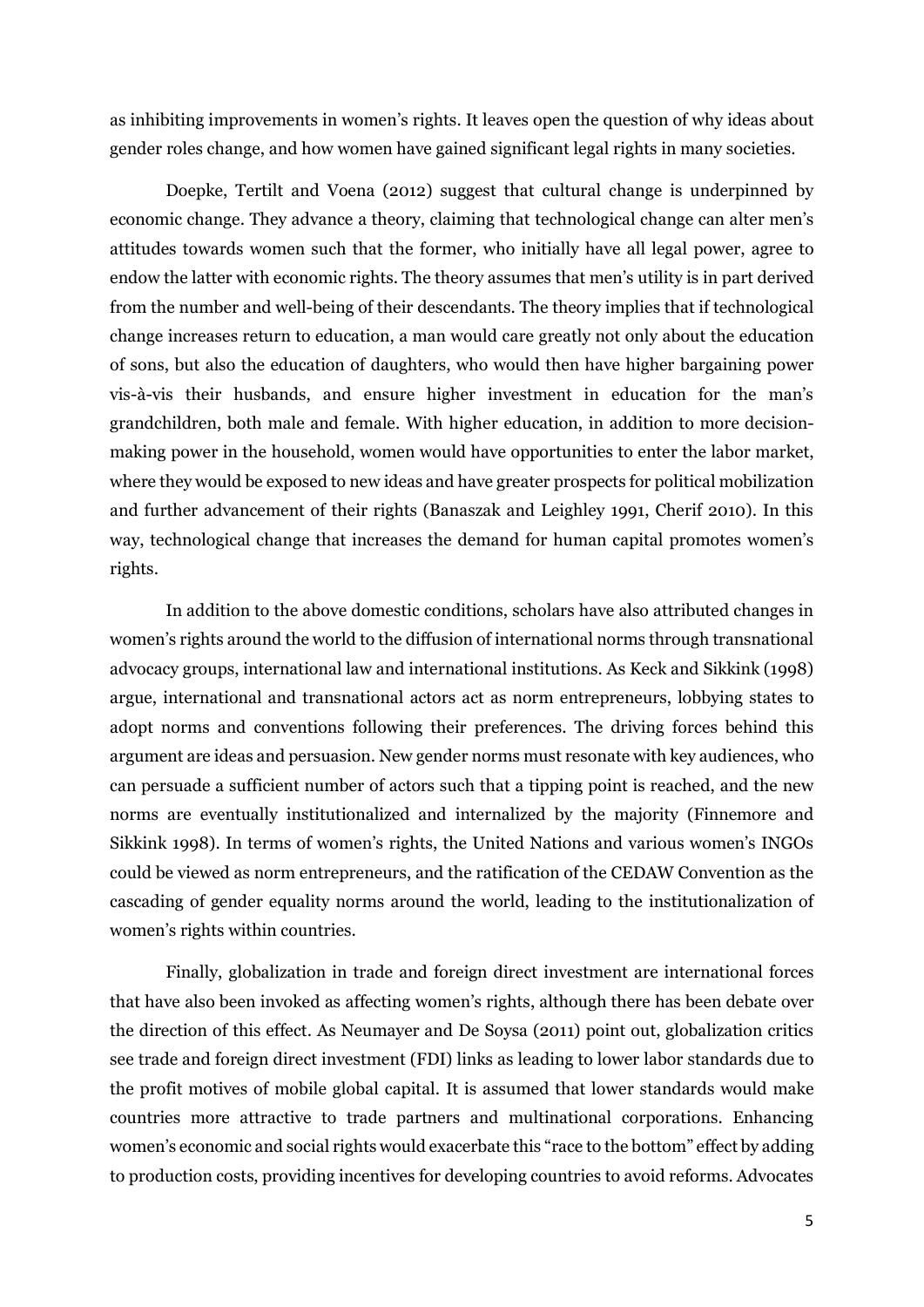of globalization, on the other hand, argue that trade openness and FDI would promote women's rights. They would provide women with increased opportunities for employment, government incentives to invest in education which could decrease gender gaps in education, and ultimately, increase women's bargaining power and rights (Neumayer and De Soysa 2011, Ouedraogo and Marlet 2018).

Without directly disputing the above theories on women's rights, following Hyland et al. (2020), we argue that the push to promote gender equality and reduce discrimination against women can come from bilateral and multilateral organizations as well. Gender-focused aid has sharply increased in the last two decades. During this period, donors have been providing aid not only for projects whose principal objective is gender equality but they have also incorporated gendered perspectives in an increasing amount of aid undertaken for other purposes. Examples of the former include the assistance of USAID to draft legislation on sexual harassment for the Ethiopian government or financial assistance from the EBRD that lifted some workplace-related legal barriers in Kazakhstan (World Bank 2019). An example of the latter is a USAID project on sustainable water and sanitation in Kenya that called for program activities to be implemented in a way that leveraged women's leadership in water supply management (USAID 2015).

The OECD aid database provides information on whether certain projects have gender equality as either a principal or a significant objective of each of the aid projects carried out by the member donor countries of the Development Assistance Committee (DAC). Projects with gender equality as a significant objective are those where gender perspectives have been mainstreamed. As Figure 1 shows, over the last 15 years, gender-focused aid including both types of projects has quadrupled from around 5 billion in 2005 to over 20 billion USD in 2019. Has this gender-focused aid promoted women's economic and legal empowerment?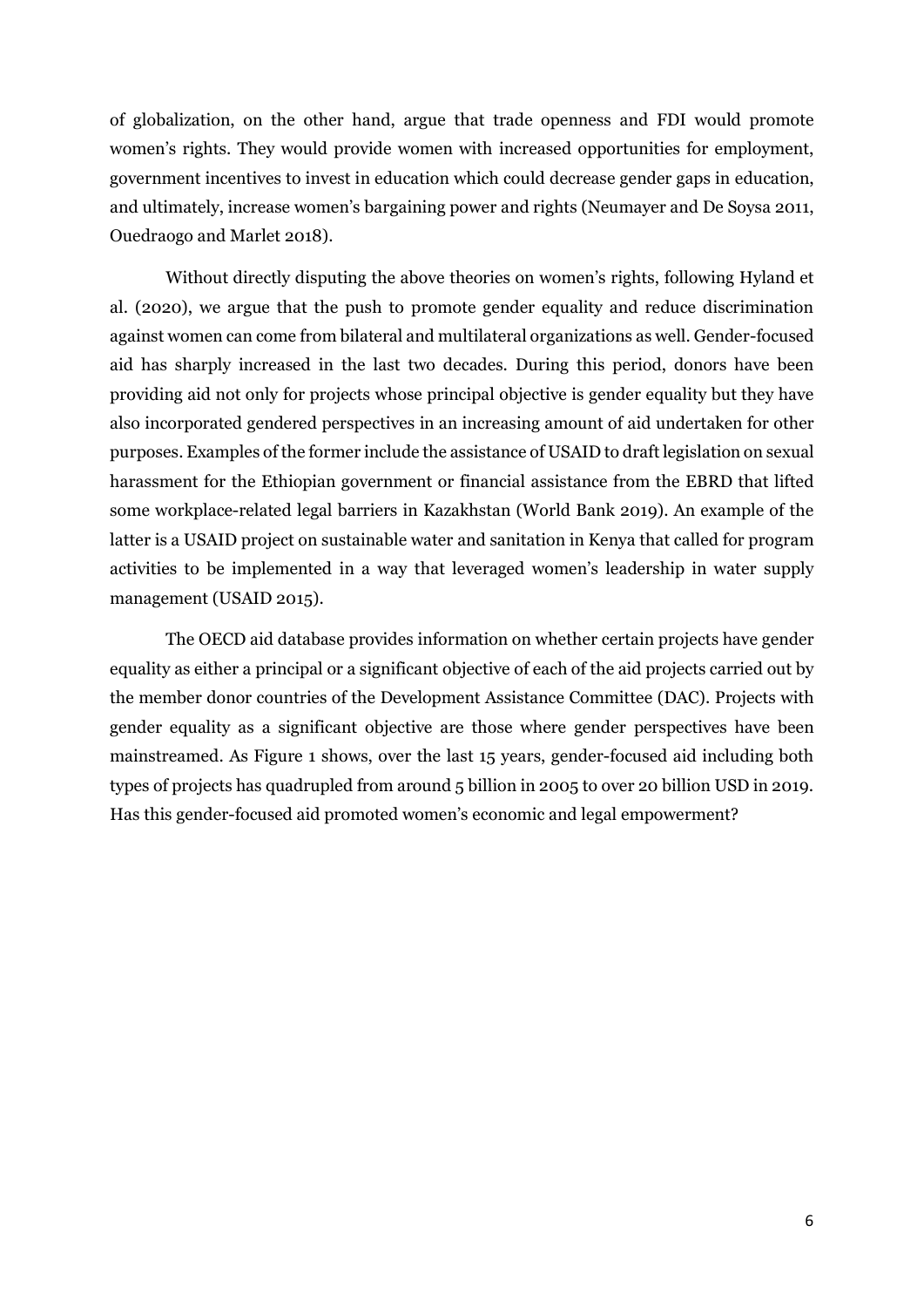

Figure 1 – Gender-marked aid disbursements, 1990-2019, USD million

# **Data and descriptive statistics**

We investigate the relationship between women's legal empowerment and gender-focused aid from 1990 to 2019 for over 100 aid-receiving countries.[5](#page-6-0) Women's legal empowerment has been on an upward trend since the 1970s, and this progress has been faster in some regions than in others in the last decades (see Figure 1). For example, Sub-Saharan Africa made more reforms in the last decades than East Asia and caught up with that region in terms of women's rights. South Asian and MENA countries have been reforming as well but women's legal empowerment in these regions is still the lowest relative to the rest.

The OECD aid database provides information on whether certain projects have gender equality as either principal or secondary objective of each of the aid projects carried out by the member donor countries of the Development Assistance Committee. During this period the international aid community designed two protocols highly relevant for improving gender quality in the aid recipient countries, Millennium Development Goals and Sustainable Development Goals. Over the last 15 years, gender-focused aid has quadrupled from around 5 billion in 2005 to over 20 billion USD in 2019. The estimation sample includes 101 DAC aid recipient countries observed over 27 years. Gender-focused aid is calculated based on the share

<span id="page-6-0"></span><sup>&</sup>lt;sup>5</sup> The actual database starts from 1970 and is updated annually.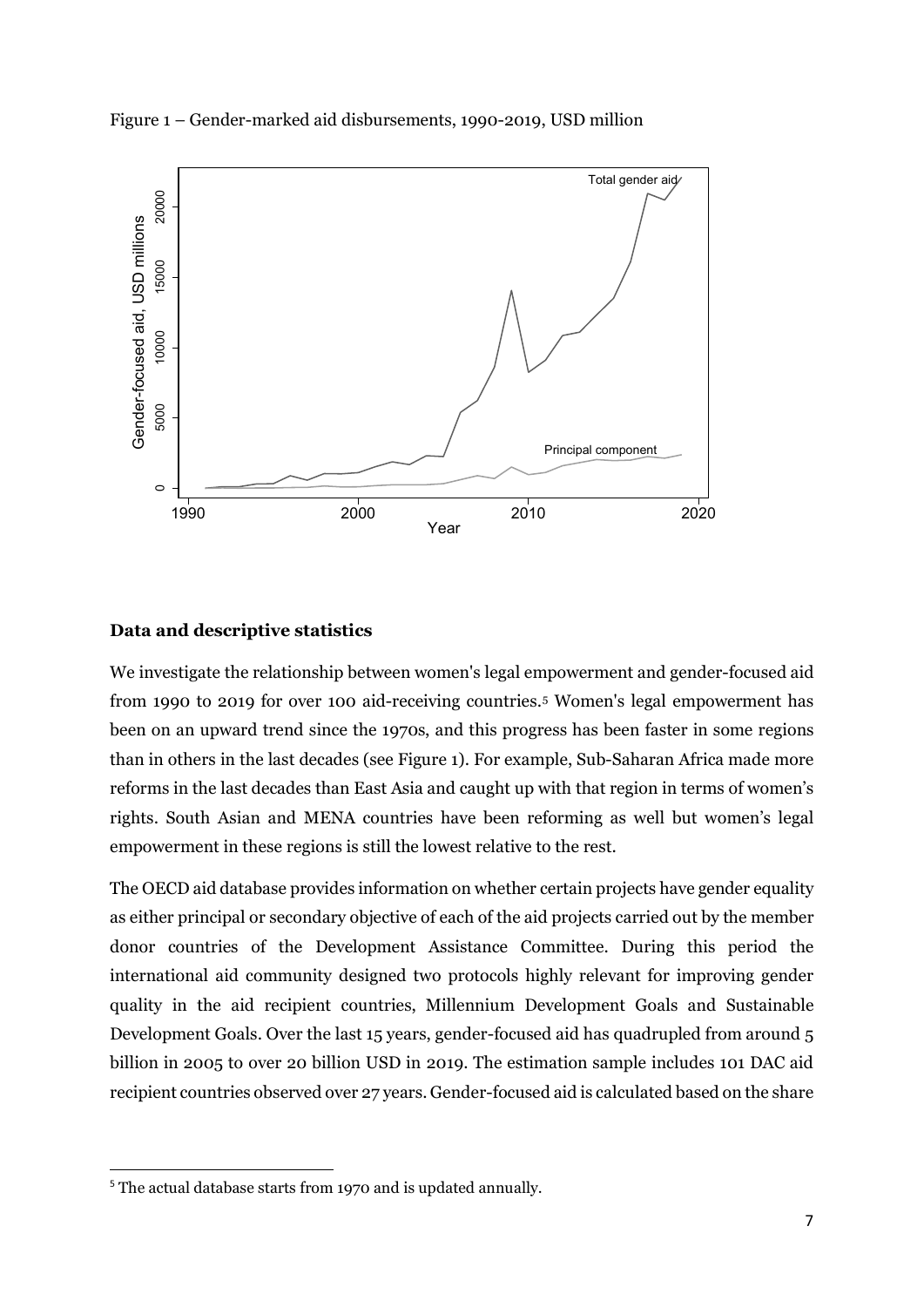of aid that is marked as having either a principal or significant gender component in the Creditor Reporting System of OECD/DAC Aid Statistics. (OECD DAC CRS, 2020).



Figure 2 – Trend in Women's Business and Law Index, regional averages, 1990-2019

We use a newly constructed Women's Business and Law (WBL) database by Hyland et al. (2020) to measure women's legal empowerment over time across countries. The WBL database is built on legal information (e.g. Legal Acts, Codes) in each country due to a collaborative effort of legal experts at the Bank and the local experts, such as lawyers, judges, civil society representatives, and public officials. The database tracks the legal rights of women and men along eight dimensions of women empowerment such as workplace, mobility, pay, marriage, parenthood, entrepreneurship, assets, and pensions. It is a cumulative indicator based on these eight dimensions and ranges from 0 to 100, where 100 means legal equality between men and women. An increase in the WBL index by 1 point indicates a change in one of the laws along the eight dimensions of legal empowerment. WBL index provides an objective measure for comparing women's legal empowerment across countries in the short run (Hyland et al. 2020).[6](#page-7-0)

<span id="page-7-0"></span> <sup>6</sup> WBL does not cover reproductive rights nor affirmative actions or quotas as it only focuses on negative discrimination and rewards countries whose laws treat men and women equally. WBL is based on changes in laws based on legal codes, which implies that it does not provide any information on the implementation of these laws. Clearly, de-jure empowerment does not imply one-to-one de-facto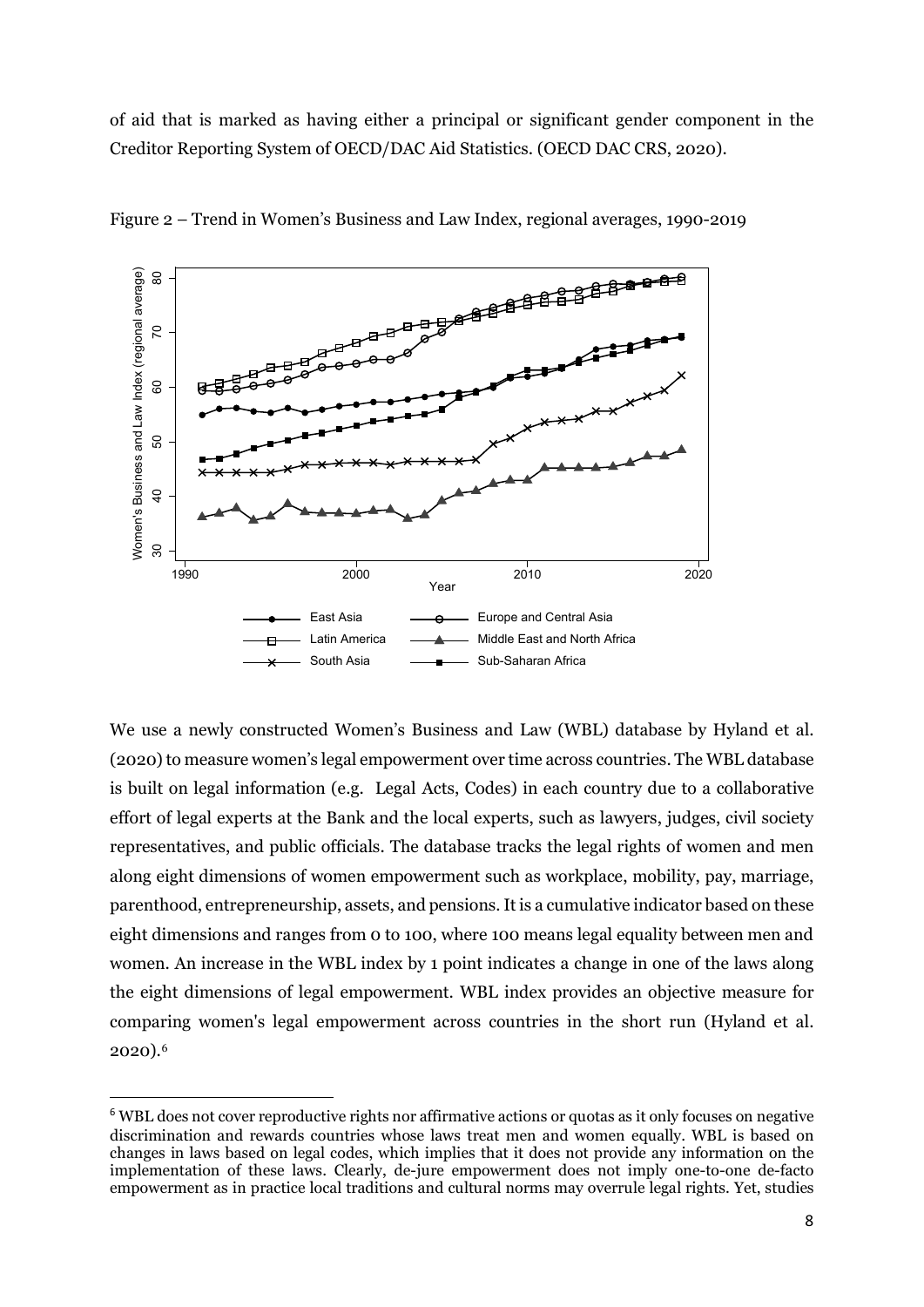#### Table 1. Summary statistics

|                                          | count | mean | sd   | mın     | max   |
|------------------------------------------|-------|------|------|---------|-------|
| <b>WBL INDEX</b>                         | 3913  | 60.0 | 15.4 | 17.5    | 96.9  |
| Share of gender aid                      | 4205  | 12.3 | 13.7 | 0.0     | 98.6  |
| Share of gender bilateral aid            | 4205  | 11.1 | 12.5 | 0.0     | 98.6  |
| Share gender multilateral aid            | 4205  | 0.9  | 3.1  | 0.0     | 73.9  |
| Share of gender aid: principal objective | 4205  | 1.4  | 2.7  | 0.0     | 48.4  |
| Share of women in parliament             | 3370  | 12.2 | 10.0 | 0.0     | 61.3  |
| Trade/GDP ratio                          | 3508  | 79.1 | 41.4 | 0.0     | 348.0 |
| Total fertility rate                     | 3919  | 3.7  | 1.6  | 1.2     | 8.5   |
| FDI/GDP (inflow)                         | 3775  | 4.0  | 6.8  | $-37.2$ | 161.8 |
| FLFP, Total                              | 3762  | 53.2 | 18.6 | 6.3     | 91.4  |
| FLFP, 15-24 ages                         | 3762  | 39.3 | 17.6 | 4.6     | 88.4  |
| Gender gap in enrollment                 | 2273  | 0.9  | 0.1  | 0.0     | 1.2   |
| Number of Major Constitutional Changes   | 3943  | 0.1  | 0.3  | 0.0     | 4.0   |
| Weighted (Internal) Conflict Index       | 3953  | 0.0  | 0.2  | 0.0     | 4.6   |
| Dummy for battle related deaths          | 4316  | 0.2  | 0.4  | 0.0     | 1.0   |
| GDP p.c. $(\ln)$                         | 3838  | 7.8  | 1.1  | 5.1     | 11.1  |

## **Method**

 $\overline{a}$ 

Gender-focused aid is not exogenous as countries that are doing worse on gender-specific issues such as women's rights may receive more aid from donors to improve these dimensions (need-based). It is also likely that countries with stronger women's rights (merit-based), may receive more education and health aid that are likely to promote gender equality, as suggested by Gehring et al. 2015.[7](#page-8-0) Therefore, the issue of reverse causality, as well as unobserved heterogeneity, complicates the identification of the effect of gender-focused aid on women's legal empowerment. In the following, we use an estimation method that mitigates the reverse causality to the extent possible as well as addresses additional threats to identification such as country-specific unobserved heterogeneity. [8](#page-8-1)

show that changes in legal environment can also lead to changes in norms and values in practice (see Lazarev, 2019 and literature discussion therein).

<span id="page-8-0"></span><sup>7</sup> Gehring et al 2015 also show that countries with higher gender gaps in education and health attract more aid from those sectors and aid overall.

<span id="page-8-1"></span><sup>&</sup>lt;sup>8</sup> Gehring et al measure of women's rights and aid for gender equality differ from those measures used in this study. In particular, Gehring et al use aid for sectors such as education and health as these are regarded to be most beneficial for women. Moreover, Gehring et al draw the women's rights measure from CIRI Human Rights database, which also includes women's political and civil rights. WBL does not include these dimensions, which helps to avoid strong correlation between women in parliament and women's legal rights index variables used in this paper, and some of the potential sources of reverse causality.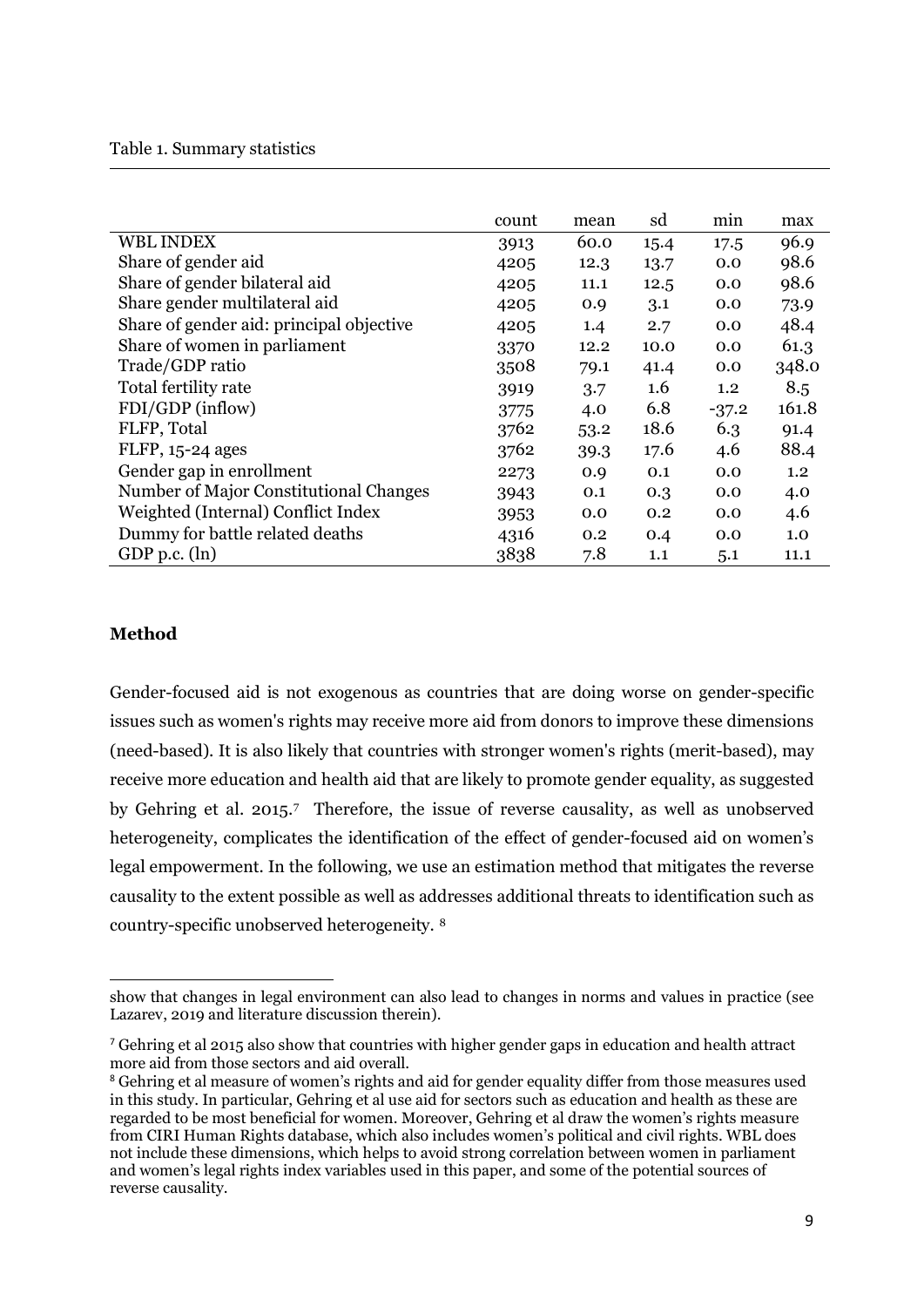In our baseline specification we estimate the following regression model:

$$
WBL_{i,t} = \beta \text{GenderA}id_{i,t-2} + C'_{i,t} \gamma + \alpha_i + \delta_t + T * a_i + \varepsilon_{i,t} \tag{1}
$$

Where WBL is the dependent variable, which values range from  $o$  to 100 for country  $i$  in year t. Gender Aid denotes the share of gender-focused aid disbursements in the overall aid received by country *i* in year  $t - 2$ . We lag gender aid by two years to allow enough time between aid disbursements and change in-laws, in line with the idea of Granger-causality where a change in the outcome variable follows the change in the explanatory variable.  $C'$  is a vector of control variables that vary per year and country.  $\alpha_i$  denoted country-specific fixed effect and  $\delta_t$  denotes time fixed effects.  $T * a_i$  denotes the country-specific linear trend and  $\varepsilon_{i,t}$  denotes error term clustered by country. The country-fixed effects alleviate endogeneity bias from unobserved country-specific time-invariant factors. The time-fixed effects eliminate the possible confounding effects driven by shocks common for all countries in the sample. For example, some of the international treaties that call for more global action and investment in gender equality may have led to an increase in gender-focused aid and encouraged the country to reform some gender-specific laws.

Besides the common shocks and the country-specific time-invariant factors that may confound the relationship between gender aid and women's legal empowerment, country-specific timeinvariant factors also threaten the identification of this relationship. Previous studies suggest that improvements in women's rights can be associated with demographic changes in the female workforce (Goldin 2013, 1988), the level of development and human capital (Doepke and Tertlit, 2019; Geddes and Lueck, 2002; Doepke, Tertlit, Voena 2012). Therefore, the model controls the most plausible drivers of women's empowerment, such as women's share in the parliament, trade to GDP ratio, fertility rate, female labor force participation of different age groups, gender parity in school enrollment, number of major constitutional changes, internal conflict measure, battle-related deaths and GDP per capita. These recipient-specific and timevarying variables serve to capture factors that may influence both women's legal empowerment and gender aid. Furthermore, we estimate the baseline specification with leads and lags for identifying Granger-causal effects.

In addition to the full set of fixed effects and time-varying control variables, in our extended specifications, we include (1) recipient-specific linear time trend (interaction between indicator variable for countries and year as a continuous variable) and (2) an interaction term between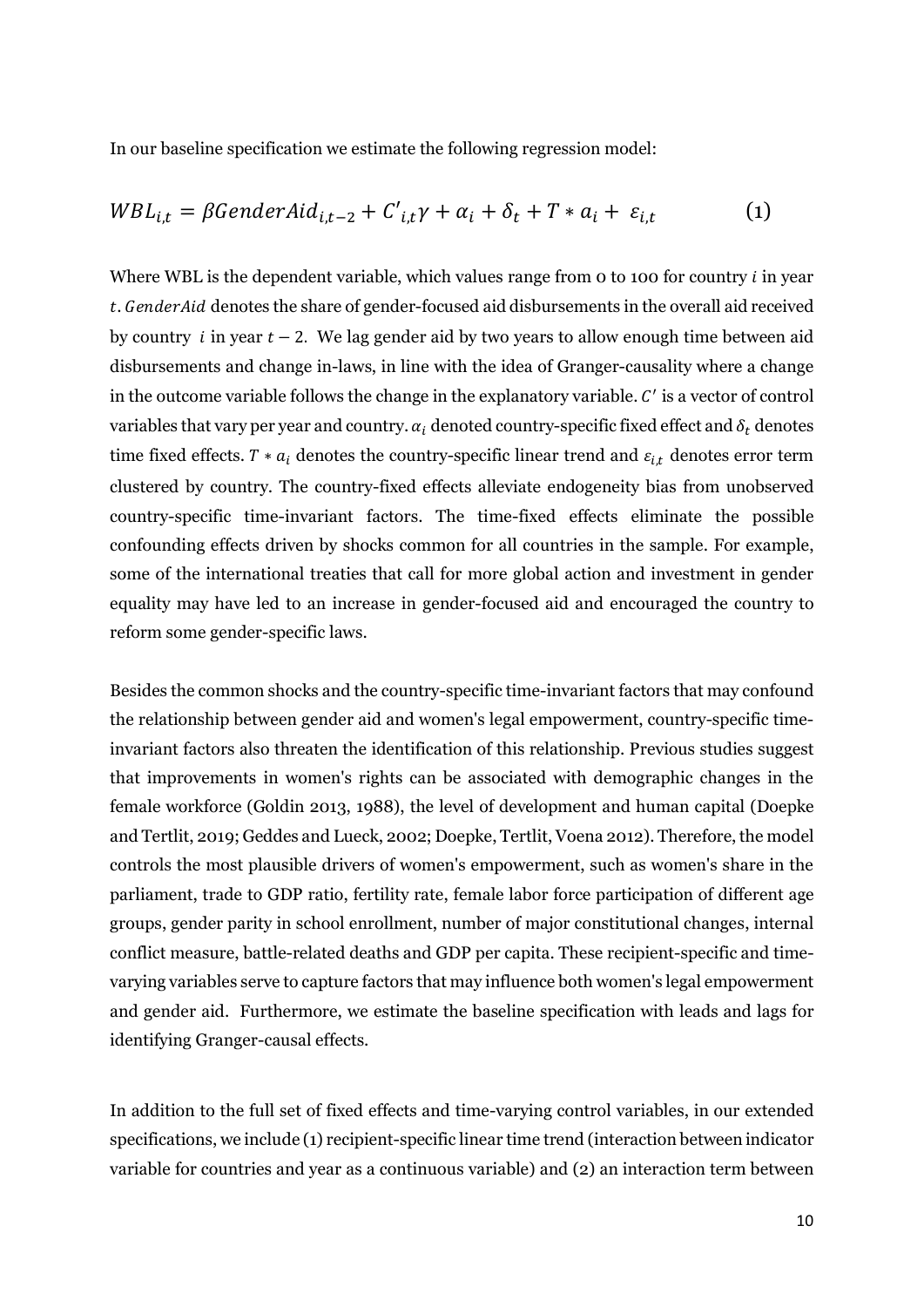a country's initial shares of aid and years as a binary variable. First, the recipient-specific linear time trend controls for the differential paths that each country may be on regarding women's legal empowerment. In other words, it controls for the recipient-specific unobserved linear changes. Second, the interaction term between initial shares of gender-focused aid and year dummies control for unobserved overtime non-linear time effects (shocks) in countries with higher initial shares of gender aid relative to those who received lower initial shares of gender aid. This term at least partially controls for recipient-specific non-linear unobserved changes over time. Altogether, we argue that these techniques help to eliminate the endogeneity bias stemming from recipient-specific heterogeneity and reverse causality to the extent possible.

#### **Results**

Column 1 of Table 2 shows the regression results for the pooled OLS estimation with the baseline controls and lagged share of gender aid. Column 2 includes the control variables but not the country and year fixed effects. The results from these two specifications show a positive and statistically significant relationship between the share of gender focus aid received by countries and women's legal rights. The results also indicate that share of women in parliament and female labor force participation are positively associated with women's rights while conflict and higher fertility rates have a negative association. In column 3 once we include country and year fixed effects, we observe that these fixed effects capture most of the variation in the baseline controls, and the coefficient size on the lagged share of gender aid shrinks by large but is statistically significant at the one percent level. This addition also shows that number of constitutional changes and increase in the labor supply of women in the 15-24 age group are negatively associated with women's legal empowerment. In column 4 we add a recipient-specific linear time trend as shown in equation (1), which constitutes our main specification. De-trending of the outcome variable (WBL) results in a lower coefficient for lagged gender aid, which remains statistically significant at the five percent level. The identification of the possible effect of gender aid on WBL in the specification comes from changes in the share of lagged aid that are associated with changes in the WBL that deviate from the trend. The size of the coefficient on the lagged share of gender aid implies that a 20 percentage point increase in the share of gender aid in a country can lead to a change in one law. That is, to have a meaningful impact on changes in gender-related laws a sizeable increase in a country would need a sizable increase in the share of gender aid, holding other factors constant. The average share of gender-focused aid a country received over the sample period is 12 percent.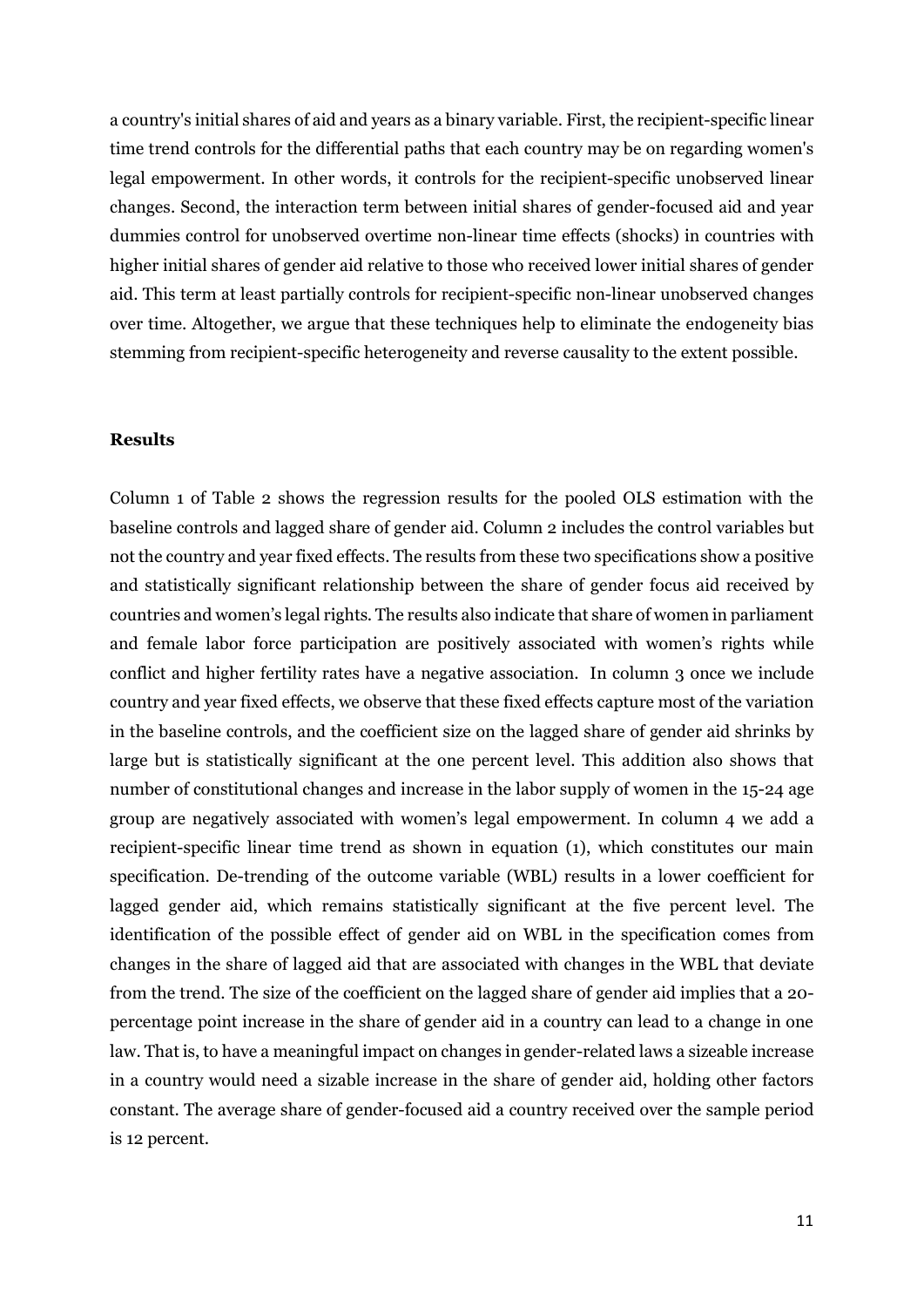|                                | (1)          | (2)              | (3)              | (4)              |
|--------------------------------|--------------|------------------|------------------|------------------|
|                                | <b>WBL</b>   | <b>WBL INDEX</b> | <b>WBL INDEX</b> | <b>WBL INDEX</b> |
|                                | <b>INDEX</b> |                  |                  |                  |
| Share of gender aid $(t-2)$    | $0.287***$   | $0.203***$       | $0.0969***$      | $0.0503***$      |
|                                | (0.0480)     | (0.0599)         | (0.0294)         | (0.0241)         |
| Women in parliament (%)        |              | $0.280***$       | $0.116***$       | 0.0520           |
|                                |              | (0.0888)         | (0.0504)         | (0.0561)         |
| Trade/GDP ratio                |              | $-0.0200$        | 0.00553          | $-0.0195$        |
|                                |              | (0.0327)         | (0.0242)         | (0.0199)         |
| Total fertility rate           |              | $-3.659***$      | $-1.355$         | $-0.905$         |
|                                |              | (1.098)          | (1.375)          | (2.841)          |
| FDI/GDP (inflow)               |              | 0.130            | 0.0808           | 0.0389           |
|                                |              | (0.126)          | (0.0958)         | (0.0461)         |
| FLFP, Total                    |              | $0.384***$       | 0.235            | 0.0612           |
|                                |              | (0.106)          | (0.170)          | (0.263)          |
| FLFP, 15-24 ages               |              | $-0.102$         | $-0.262$ *       | $-0.125$         |
|                                |              | (0.109)          | (0.142)          | (0.207)          |
| Gender gap in enrollment       |              | 10.71            | $-0.0247$        | $-9.904$         |
|                                |              | (9.486)          | (10.05)          | (11.06)          |
| Constitutional Changes $(*)$   |              | $-1.852$         | $-1.786***$      | $-1.167$ *       |
|                                |              | (1.590)          | (0.661)          | (0.628)          |
| <b>Internal Conflict Index</b> |              | 5.855            | 2.110            | 0.640            |
|                                |              | (5.622)          | (1.928)          | (1.869)          |
| <b>Battle related deaths</b>   |              | $-3.767$ *       | 0.401            | $-0.183$         |
|                                |              | (1.945)          | (0.667)          | (0.428)          |
| GDP p.c. $(ln)$                |              | 1.126            | 3.012            | $-2.154$         |
|                                |              | (1.502)          | (2.795)          | (3.331)          |
| <b>Country FE</b>              | no           | no               | yes              | yes              |
| Year FE                        | no           | $\rm no$         | yes              | yes              |
| Recipient trend                | no           | no               | no               | yes              |
| Number of countries            | 147          | 108              | 108              | 108              |
| Number of years                | 27           | 26               | 26               | 26               |
| Observations                   | 3558         | 1410             | 1410             | 1410             |
| R-squared                      | 0.0528       | 0.452            | 0.576            | 0.792            |
| Mean Dep. Variable             | 60.85        | 62.44            | 62.44            | 62.44            |

Table 2. Gender-focused aid and women's legal empowerment.

Standard errors in parentheses  $p < 0.10$ , \*\*  $p < 0.05$ , \*\*\*  $p < 0.01$ 

In Table 3, column 1 we introduce leads and lags to shed light on reverse causality and Granger causal effects of gender-focused aid. The results show that relative to the contemporaneous (reference category) association between gender aid disbursements and WBL, the association is larger in the case of the second lag of gender aid, statistically significant at the five percent level. In contrast, the first and third lags as well as the leads are statistically insignificant, which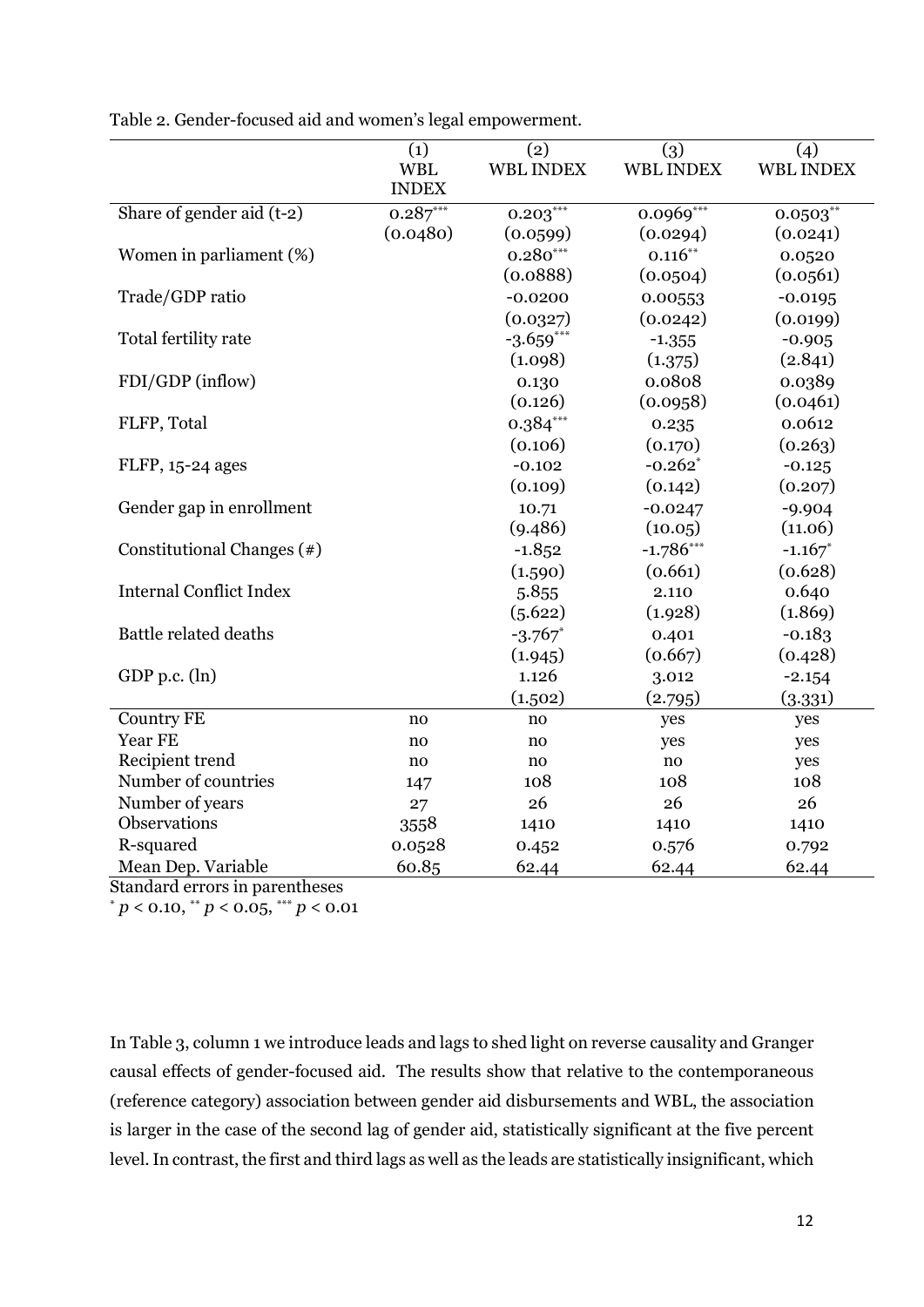implies that changes in the share of gender aid likely Granger-cause changes in women's economic rights in the recipient countries. The results in column 1 also do not provide any compelling evidence that recipient countries who reform in anticipation of more aid, end up receiving more gender aid in the following year.

|                                  | $\left( 1\right)$ | (2)              | (3)              |
|----------------------------------|-------------------|------------------|------------------|
|                                  | <b>WBL INDEX</b>  | <b>WBL INDEX</b> | <b>WBL INDEX</b> |
| Share of gender aid (t-1)        | 0.0202            |                  |                  |
|                                  | (0.0186)          |                  |                  |
| Share of gender aid (t-2)        | $0.0371***$       | $0.0469**$       | $0.0492**$       |
|                                  | (0.0177)          | (0.0195)         | (0.0206)         |
| Share of gender aid $(t-3)$      | 0.0308            |                  |                  |
|                                  | (0.0239)          |                  |                  |
| Share of gender aid $(t+1)$      | 0.00910           |                  |                  |
|                                  | (0.0210)          |                  |                  |
| Share of gender aid $(t+2)$      | 0.0155            |                  |                  |
|                                  | (0.0196)          |                  |                  |
| Share of gender aid $(t+3)$      | 0.0156            |                  |                  |
|                                  | (0.0209)          |                  |                  |
| Aid per capita commitments (ln)  |                   | $-0.289$         |                  |
|                                  |                   | (0.253)          |                  |
| Share of social sector aid (t-2) |                   |                  | $-0.00567$       |
|                                  |                   |                  | (0.0113)         |
| <b>Country FE</b>                | yes               | yes              | yes              |
| Year FE                          | yes               | yes              | yes              |
| Recipient trend                  | yes               | yes              | yes              |
| <b>Baseline</b> controls         | yes               | yes              | yes              |
| Number of countries              | 107               | 108              | 108              |
| Number of years                  | 23                | 26               | 26               |
| Observations                     | 1324              | 1410             | 1410             |
| R-squared                        | 0.794             | 0.786            | 0.786            |
| Mean Dep. Variable               | 62.59             | 62.44            | 62.44            |

Table 3 – Leads and lags, overall aid commitments and social sector aid

Standard errors in parentheses

 $p < 0.10$ , \*\*  $p < 0.05$ , \*\*\*  $p < 0.01$ 

In column 2, we present another test for reverse causality as well as for the argument that recipient countries make changes to their laws in anticipation of more aid from the donor countries. Therefore, in column 3 we add the overall aid commitments to gauge whether contemporaneous changes in WBL are associated with changes in the overall aid commitments to that country in the same year. We use commitments instead of disbursements as donors would first pledge the funds if they want to reward a recipient followed by disbursements in the following years. The results in column 3 show do not provide statistically significant evidence that reforming countries are rewarded with higher aid pledges. Given that gender aid is part of social sector aid, which constitutes one of the largest aid sectors, one may argue that it is not, per se, aid with gender objectives in general but aid to a social sector that leads to changes in women's lot and their legal empowerment. Therefore, in column 3, we control for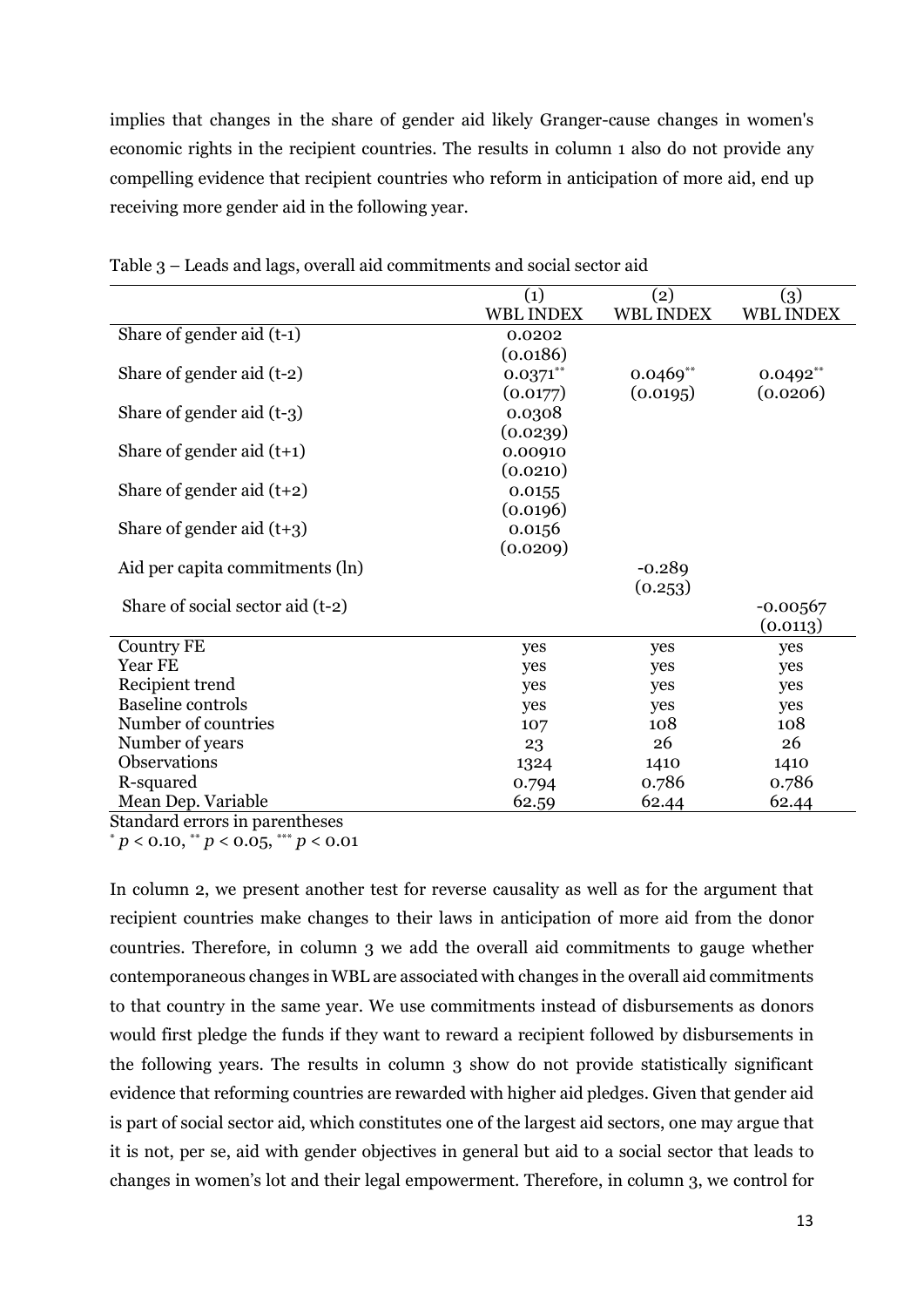social sector aid to differentiate between gender-marked aid and non-gender marked but social aid. This is yet another way to test for identification issues in the model; namely, if the social aid is equally significant for women's rights, it is then plausible that there remain issues of reverse causality with our variable of interests. The results show that the statistically significant relationship between gender-marked aid and WBL is robust to the inclusion of social sector aid.

|                           | (1)              | (2)              | (3)                    |
|---------------------------|------------------|------------------|------------------------|
|                           | <b>WBL INDEX</b> | <b>WBL INDEX</b> | <b>WBL INDEX</b>       |
| Share of gender aid (t-2) | $0.0557**$       | $0.0691**$       | $0.0670**$             |
|                           | (0.0260)         | (0.0338)         | (0.0318)               |
| Democratic change year 1  | $-2.649$         |                  | $-4.281$ <sup>**</sup> |
|                           | (1.926)          |                  | (1.935)                |
| Democratic change year 2  | $-2.213$         |                  | $-2.491$               |
|                           | (1.794)          |                  | (2.028)                |
| Democratic change year 3  | $-0.0992$        |                  | $-0.134$               |
|                           | (1.090)          |                  | (1.317)                |
| Democratic change year 4  | 1.180            |                  | 1.598                  |
|                           | (2.002)          |                  | (2.143)                |
| Democratic change year 5  | 1.719            |                  | 2.755                  |
|                           | (2.987)          |                  | (2.966)                |
| Corruption                |                  | 0.616            | 0.446                  |
|                           |                  | (0.487)          | (0.498)                |
| Military in politics      |                  | $1.091*$         | $1.357***$             |
|                           |                  | (0.574)          | (0.560)                |
| Religious tensions        |                  | 0.821            | 0.621                  |
|                           |                  | (0.532)          | (0.556)                |
| Law and order             |                  | $-1.058$         | $-1.125$               |
|                           |                  | (0.747)          | (0.731)                |
| <b>Country FE</b>         | yes              | yes              | yes                    |
| Year FE                   | yes              | yes              | yes                    |
| Recipient trend           | yes              | yes              | yes                    |
| <b>Baseline Controls</b>  | yes              | yes              | yes                    |
| Number of countries       | 101              | 79               | 79                     |
| Number of years           | 26               | 25               | 25                     |
| Observations              | 1315             | 1009             | 1009                   |
| R-squared                 | 0.803            | 0.790            | 0.795                  |
| Mean Dep. Variable        | 62.79            | 62.32            | 62.32                  |

Table 4. Women's legal empowerment, Democratic transition and Political risks

Standard errors in parentheses

 $p < 0.10$ ,  $p < 0.05$ ,  $p < 0.01$ 

In Table 4 we test for alternative explanations, such as episodes and years of democratization and political instability that may influence both share of gender-focused aid as well as women's legal rights. In column 1, we introduce variables for transition to democracy. PPD1 is a dummy for one year after the transition to democracy, and PPD5 is 5-years after the transition to a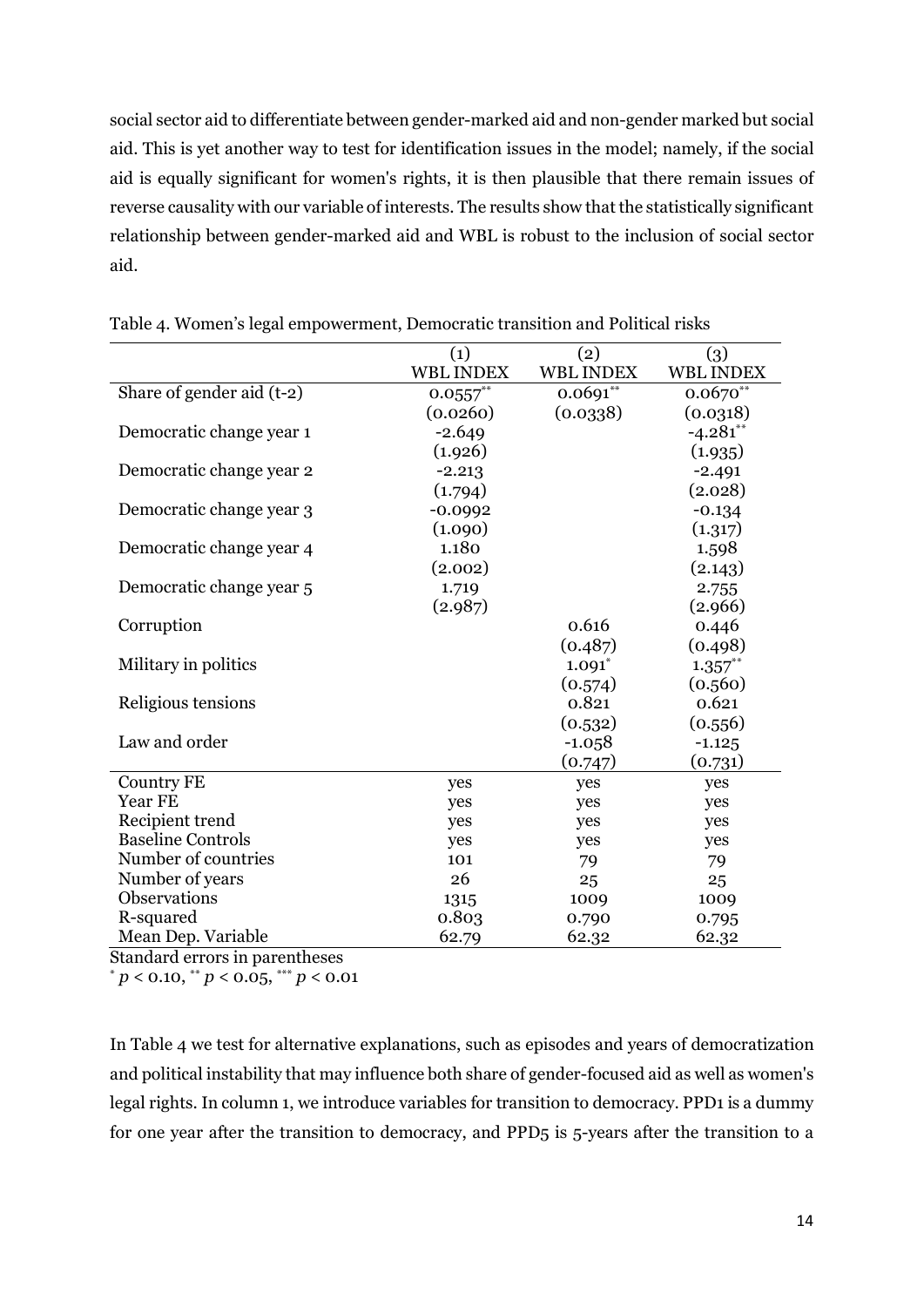democratic regime.[9](#page-14-0) The results in column 1 show that years after the democratic transition do not confound our findings. In column 2, we introduce variables that determine political stability in the country based on the International Country Risk Guide (ICRG) database. Lower values of ICRG data indicate high risk. The result shows that low risks of military stability are positively associated with women's legal empowerment within a country. At the same time, the inclusion of these variables does not alter the positive impact of gender aid on women's economic rights. In column 3, we include all the control variables from columns 1 and 2, in addition to the baseline controls, and our main finding remains robust. The size of the coefficient on the share of gender aid increases slightly, yet the number of observations drops due to the missing data on the newly added variables for over 20 countries.

|                                      | (1)              | $\rm(2)$              | (3)               |
|--------------------------------------|------------------|-----------------------|-------------------|
|                                      | <b>WBL INDEX</b> | <b>WBL INDEX</b>      | <b>AWBL INDEX</b> |
| Share of gender aid $(t-2)$          | $0.0895***$      |                       |                   |
|                                      | (0.0296)         |                       |                   |
| Principal objective (t-2)            |                  | $0.159$ <sup>**</sup> |                   |
|                                      |                  | (0.0728)              |                   |
| For women rights $(t-2)$ , $0/1$     |                  |                       | $0.983***$        |
|                                      |                  |                       | (0.366)           |
| NOT for women rights $(t-2)$ , $0/1$ |                  |                       | $0.723*$          |
|                                      |                  |                       | (0.372)           |
| <b>Country FE</b>                    | yes              | yes                   | yes               |
| Year FE                              | yes              | yes                   | yes               |
| Inishar sharesXyear                  | yes              | yes                   | yes               |
| Baseline controls                    | yes              | yes                   | yes               |
| Number of countries                  | 108              | 108                   | 108               |
| Number of years                      | 26               | 26                    | 26                |
| <b>Observations</b>                  | 1410             | 1410                  | 1412              |
| R-squared                            | 0.588            | 0.583                 | 0.0464            |
| Mean Dep. Variable                   | 62.44            | 62.44                 | 0.865             |

|  |  | Table 5. Gender as a principal objective and aid for women rights |  |
|--|--|-------------------------------------------------------------------|--|
|  |  |                                                                   |  |

Standard errors in parentheses  $p < 0.10,$  \*\*  $p < 0.05,$  \*\*\*  $p < 0.01$ 

 $\overline{a}$ 

In Table 5, instead of using a recipient-specific linear time trend, we use recipient-specific nonlinear trend conditional on their initial shares of gender aid. This term helps to capture any unobserved heterogeneity related to countries initially acquiring higher shares of gender aid than others. For example, countries most in need might have received higher initial shares of

<span id="page-14-0"></span><sup>9</sup> The extended data on democratic transition is taken from Méon and Sekkat (2021).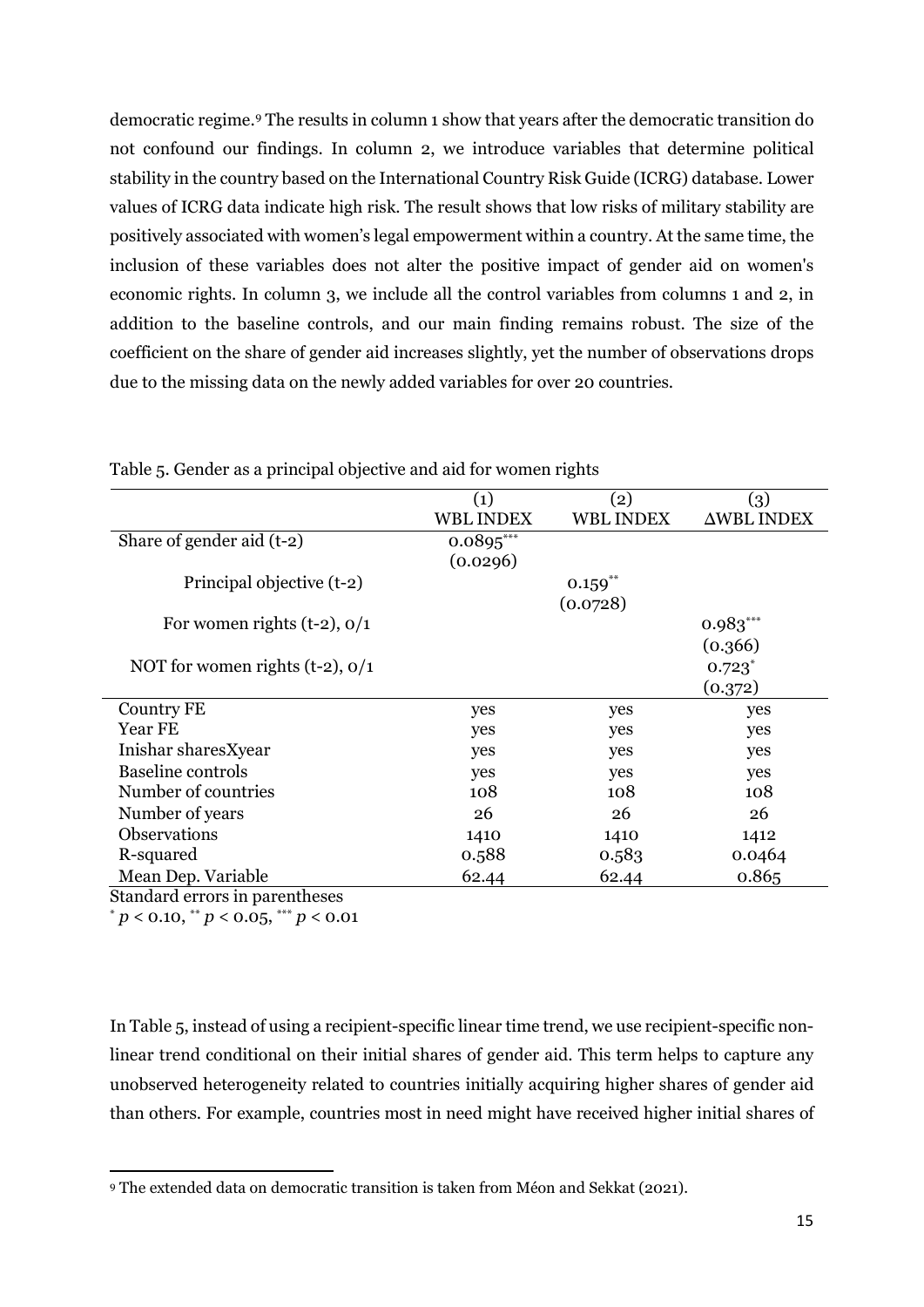aid, which may have led them to be on a different path for women's rights. We implement this term in regression as an interaction between time dummies and the first non-missing value of a share of gender aid for each country. The result shows that lagged share of gender aid remains positively associated with WBL, statistically significant at the one percent level. In column 2, we use the share of gender aid, where the gender component is the principal objective of the given aid fund. Even though this is the small percentage of overall gendermarked aid, its coefficient size is larger, implying that aid targeting especially for gender issues can be more effective in impacting changes in such laws. In column 3, we further sharpen the identification of aid focused on women's rights relative to aid that has a gender marker does not include projects that focus on improving women's rights. We define a dummy variable equal to 1 when the share of gender aid received is given for women's rights purposes and 0 otherwise. [10](#page-15-0) We define a dummy variable NOT for women's rights but marked for gender component as 1 and o otherwise. The dependent variable in column 3 is the change in the WBL. The results in column 3 show that receipt of aid for women's rights is associated with a positive change in the laws two years after, statistically significant at the 1 percent level. The coefficient size of 0.983 indicates that such aid increases the average change (0.865) in WBL within a country by nine percent. The coefficient on the variable that indicates receipt of gender-marked aid but not specifically for women's rights is also positively associated with changes in the WBL albeit with lower statistical power and coefficient size. Thus, the results in Table 5 indicate that increases in aid, which the main objective is improving gender equality and women's right in the country is effective in bringing positive changes in the gender-equal laws in recipient countries. More precise targeting and increases in funds allocated for this purpose can work equally well if not better than general gender mainstreaming in aid projects.

<span id="page-15-0"></span><sup>&</sup>lt;sup>10</sup> These purpose codes in the CRS OECD DAC database are These are purpose code, 15160, 15170, 15180.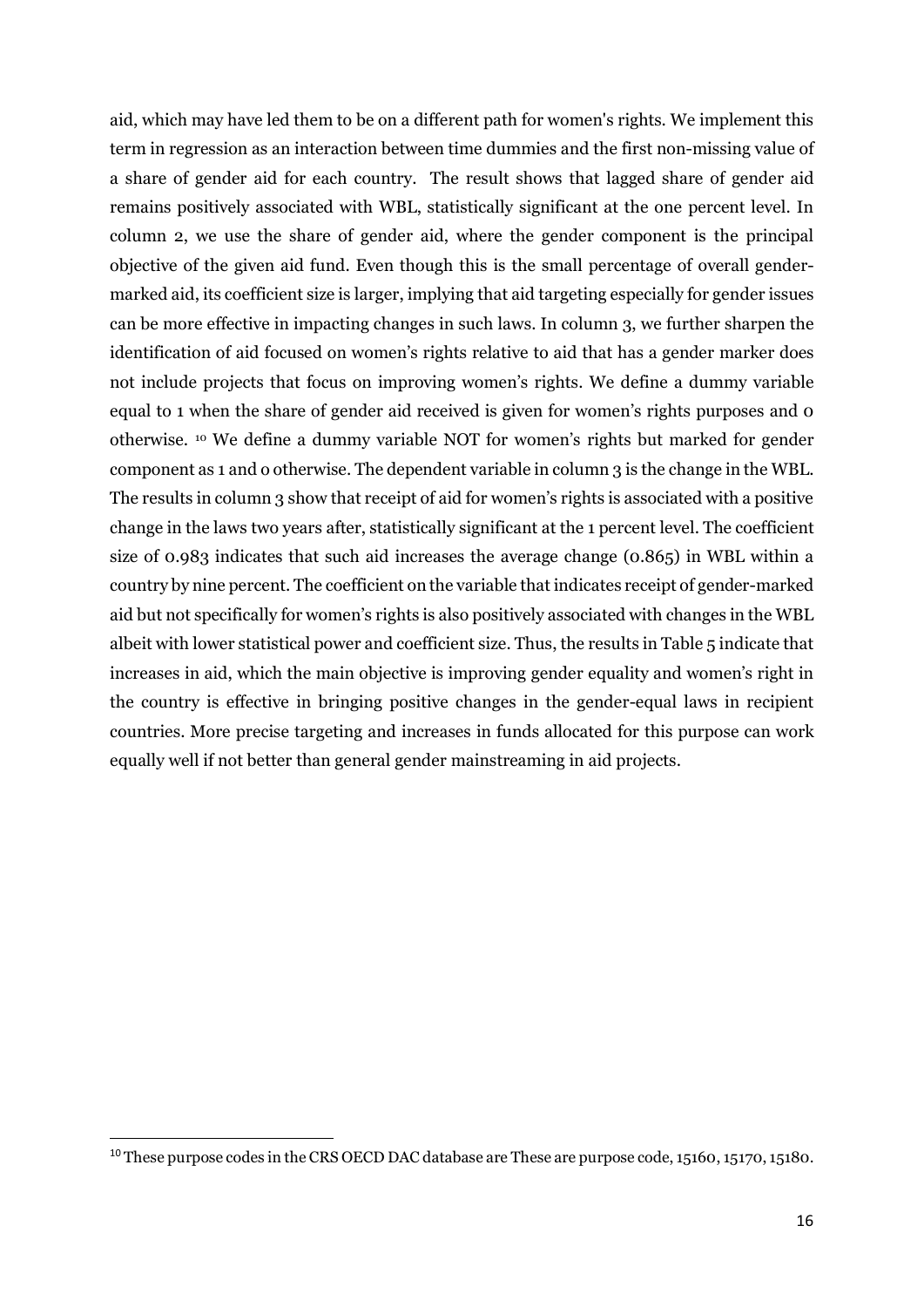# **Concluding remarks**

This paper studies the relationship between development aid marked for gender equality and women's legal empowerment in aid recipient countries – an issue that has been the focus of international development cooperation since the 1990s. We use panel data for over 100 countries from 1990 to 2019 to estimate the effectiveness of such gender-focused aid. Our estimation method controls for several determinants of women's empowerment shown in the previous literature as well as includes recipient-specific linear time trends and non-linear trends conditional on the initial shares of gender aid received by countries. These terms help to capture unobserved confounding factors that change over time in addition to those factors captured by country and year fixed effects included in the estimation. We also include a specification with leads and lags to test for Granger causality.

We find robust evidence for a positive and statistically significant Granger causal association between gender aid and changes in the gender equality laws in the recipient countries. Our main specification indicates that a 20 percent increase in the average share of gender aid, from 12 percent to 22 percent, can lead to a change in one law contributing to gender equality in a recipient country. The average share of gender-focused aid is 12 percent of the overall aid received by countries. The findings of this study suggest that if donors include gender components in all their projects and increase the share of aid specifically for women's rights, this can lead to substantial changes in the gender-equal laws in that country.

In this study we focus on laws only, however, changes in-laws do not necessarily lead to changes in practice. Nonetheless, legal changes open up opportunities for changes in practice and serve as a stepping stone for changing traditions and norms that can be harmful to women. Changes in norms and traditions are likely to take longer than one political cycle. Future research with longer time coverage, for example over three generations, can shed more light on how well government-initiated changes in gender-equal laws translate into practice.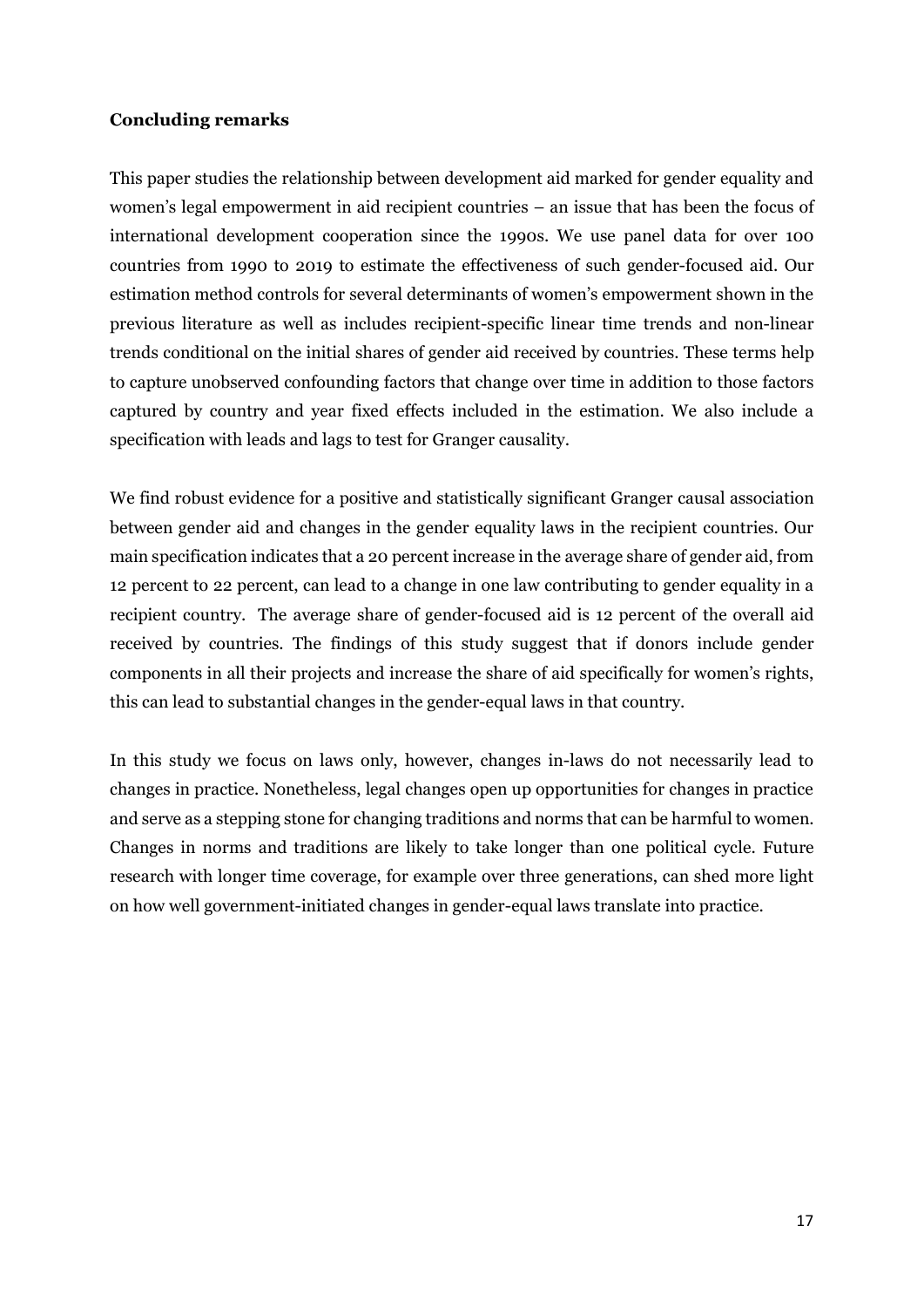# **References**

Baliamoune-Lutz, M. (2016). The effectiveness of foreign aid to women's equality organization's in the MENA. *Journal of International Development*, *28*(3), 320-341.

Banaszak, L. A., & Leighley, J. E. (1991). How employment affects women's gender attitudes: The workplace as a locus of contextual effects. *Political Geography Quarterly*, *10*(2), 174-185.

Bush, S. S. (2011). International politics and the spread of quotas for women in legislatures. *International Organization*, *65*(1), 103-137.

Caglar, G. (2013). Gender mainstreaming. *Politics & Gender*, *9*(3), 336-344.

Cherif, F. M. (2010). Culture, rights, and norms: Women's rights reform in Muslim countries. The Journal of Politics, 72(4), 1144-1160.

d'Aiglepierre, R., & Wagner, L. (2013). Aid and universal primary education. Economics of Education Review, 37, 95-112.

Doepke, M., & Tertilt, M. (2019). Does female empowerment promote economic development?. Journal of Economic Growth, 24(4), 309-343.

Doepke, M., Tertilt, M., & Voena, A. (2012). The economics and politics of women's rights. Annual Review of Economics, 4(1), 339-372.

Domingo, P., Bihirabake, A. M., Denney, L., Hassim, S., Lukman, S., O'Neil, T., ... & Foresti, M. (2012). Joint evaluation: UN Women/UNDP support to women's political participation in sub-Saharan Africa. Evaluation synthesis report. *UN Women/UNDP*.

Doucouliagos, C., Hennessy, J., & Mallick, D. (2021). Health aid, governance and infant mortality. *Journal of the Royal Statistical Society: Series A (Statistics in Society)*, *184*(2), 761-783.

Doucouliagos, H., & Paldam, M. (2009). The aid effectiveness literature: The sad results of 40 years of research. *Journal of economic surveys*, *23*(3), 433-461.

Dreher, A., Gehring, K., & Klasen, S. (2015). Gesture politics or real commitment? Gender inequality and the allocation of aid. *World Development*, *70*, 464-480.

Dreher, A., Nunnenkamp, P., & Thiele, R. (2008). Does aid for education educate children? Evidence from panel data. *The World Bank Economic Review*, *22*(2), 291-314.

Duflo, E. (2012). Women empowerment and economic development. Journal of Economic literature, 50(4), 1051-79.

Edgell, A. B. (2017). Foreign aid, democracy, and gender quota laws. *Democratization*, *24*(6), 1103-1141.

Finnemore, M., & Sikkink, K. (1998). International norm dynamics and political change. *International organization*, *52*(4), 887-917.

Garcia, O. A., Skinner, W., & Pennarz, J. (2017). Evaluation synthesis report on what works for gender equality and women's empowerment–a review of practices and results.

Geddes, R., & Lueck, D. (2002). The gains from self-ownership and the expansion of women's rights. American Economic Review, 92(4), 1079-1092.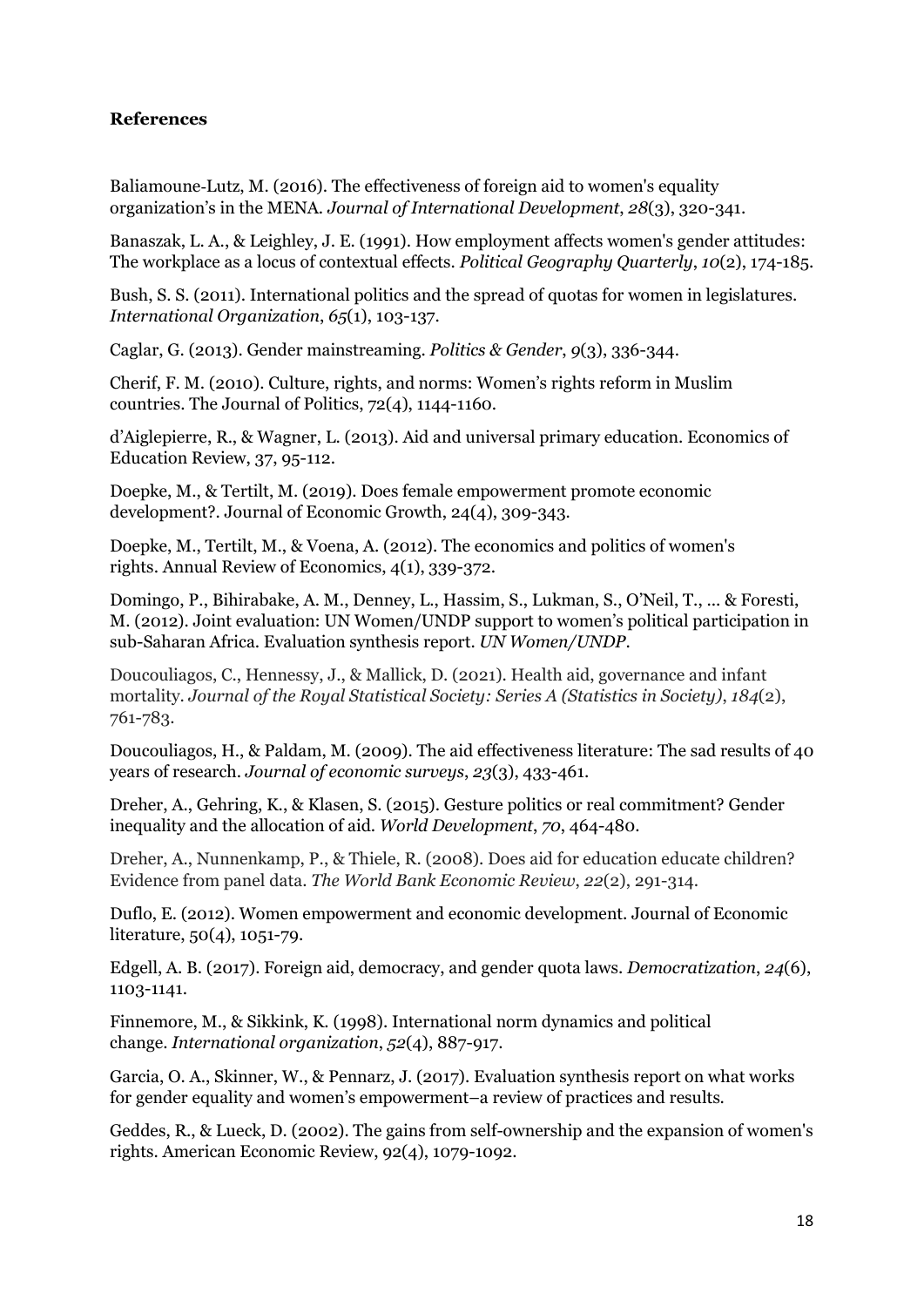Goldin, C. (1988). Marriage bars: Discrimination against married women workers, 1920's to 1950's.

Goldin, C., & Olivetti, C. (2013). Shocking labor supply: A reassessment of the role of World War II on women's labor supply. *American Economic Review*, *103*(3), 257-62.

Hicks, D. L., & Maldonado, B. (2020). Do foreign aid donors reward recipients for improving gender outcomes?. *Applied economics letters*, *27*(1), 46-51.

Hyland, M., Djankov, S., & Goldberg, P. K. (2020). Gendered laws and women in the workforce. American Economic Review: Insights, 2(4), 475-90.

Jones, S., & Tarp, F. (2016). Does foreign aid harm political institutions?. *Journal of Development Economics*, *118*, 266-281.

Kabeer, N. and Natali, L. 2013. "Gender Equality and Economic Growth: Is there a Win-Win?" *Institute of Development Studies Working Paper* Volume 2013 No 417.

Keck, M. E., & Sikkink, K. (2014). *Activists beyond borders*. Cornell University Press.

Klasen, S. (2020). From 'MeToo'to Boko Haram: A survey of levels and trends of gender inequality in the world. *World Development*, *128*, 104862.

Mekasha, T. J., & Tarp, F. (2013). Aid and growth: What meta-analysis reveals. *The journal of development studies*, *49*(4), 564-583.

Méon, P., & Sekkat, K. (2021). A time to throw stones, a time to reap: How long does it take for democratic transitions to improve institutional outcomes? Journal of Institutional Economics, 1-15.

Mishra, P., & Newhouse, D. (2009). Does health aid matter? *Journal of health economics*, *28*(4), 855-872.

Neumayer, E., & De Soysa, I. (2011). Globalization and the empowerment of women: an analysis of spatial dependence via trade and foreign direct investment. World development, 39(7), 1065-1075.

Norris, Pippa and Ronald Inglehart. (2004). *Sacred and Secular: Politics and Religion Worldwide*. New York: Cambridge University Press

OECD (2010). Investing in Women and Girls. The Breakthrough Strategy for Achieving all the MDGs.

OECD (2014). [Financing the unfinished business of gender equality and women's rights:](https://www.oecd.org/dac/gender-development/Long%20version%20-%20Financing%20the%20unfinished%20business%20of%20gender%20equality.pdf)  [priorities for the post-2015 framework. Technical brief.](https://www.oecd.org/dac/gender-development/Long%20version%20-%20Financing%20the%20unfinished%20business%20of%20gender%20equality.pdf)

Okundaye, G., & Breuning, M. (2021). Is the Expansion of Women's Access to Political Leadership Rewarded? Evidence from the Allocation of US Foreign Aid. *Journal of Women, Politics & Policy*, *42*(3), 225-242.

Ouedraogo, R., & Marlet, E. (2018). *Foreign direct investment and women empowerment: New evidence on developing countries*. International Monetary Fund.

Rao, A., & Kelleher, D. (2005). Is there life after gender mainstreaming?. *Gender & Development*, *13*(2), 57-69.